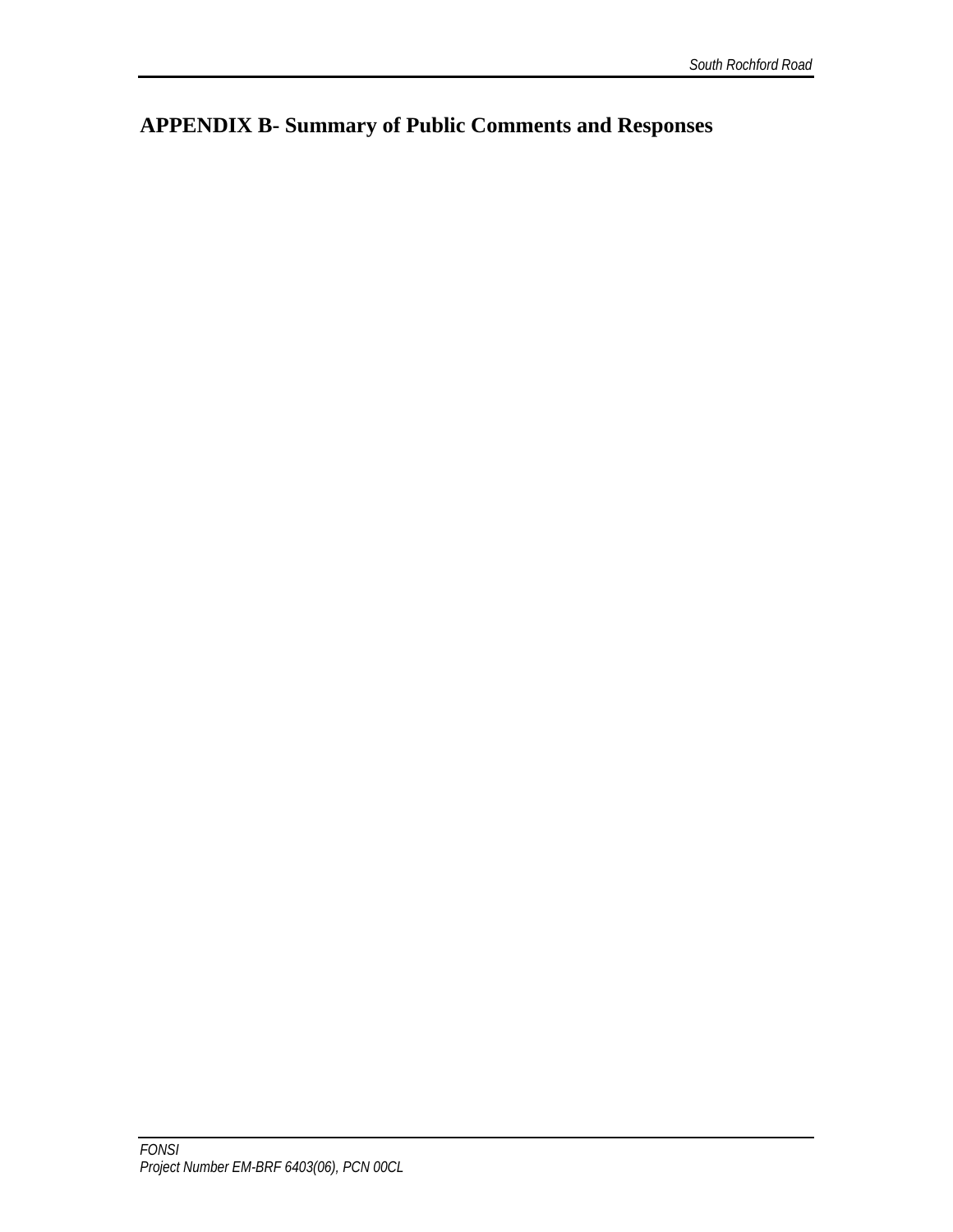# **EA Questions and Comments**

The following summarizes questions and comments received before, during and following the public meeting presentation held April 22, 2016 in Hill City. Formal responses to questions are included below. All questions and comments were taken into consideration in the NEPA decision.

# **VERBAL COMMENTS MADE DURING PRESENTATION AND RESPONSES**

# **Comment 1A: Why was the EIS changed to an EA?**

**Response 1A:** Due to the potential for impacts to resources including wetlands, fens, and historical and archeological sites, the FHWA initiated the NEPA review process as an EIS in accordance with the Council of Environmental Qualities NEPA guidelines. This process identified all environmental resources associated with this project and the potential for impacts by alternative. The Joint Lead Agencies subsequently reduced the project's scope of work by reducing the overall roadway width to be more consistent with similar low volume surfaced roadways in Pennington County. This scope of work reduced the impacts to resources initially identified as necessitating an EIS; therefore, FHWA made the decision to prepare an EA for the assessment of project impacts.

It was noted during the meeting that information included in the EA was the same information that would have been included in a Draft EIS (DEIS) and that and EA might reduce the overall NEPA process.

# **Comment 2A: What is the preferred alternative?**

**Response 2A:** Alternative #1 is described in the EA as the recommended preferred alternative. This alternative primarily utilizes the existing alignment, minimizing impacts to the natural environment.

**Comment 3A: As a property owner with cabins in Rochford, this landowner disagreed with the use of rumble strips and signs as mitigation for increased traffic through the Rochford area. An increase in traffic through Rochford presents safety concerns that will not be resolved with rumble strips or signs. The rumble strips are noisy and signs may not work. People walk on the road as there are no sidewalks. Increased traffic will have unintended safety consequences. The community needs to work with the County to develop a good approach that keeps people safe (not rumble strips) such as posting a 15 mph speed limit and installing speed bumps. What counts is what the Rochford community wants.**

[Note: This citizen made additional verbal comments during the meeting. These comments were clearly captured in comment letters identified as 11c and 12c. Therefore; responses have not been repeated in 3A but may be found in 11c and 12c.]

**Response 3A:** Community character and cohesion is discussed in Section 3.1.4 of the EA and Draft Section 4(f) Evaluation. This section describes the existing environment and evaluates the impacts that Alternative 1, Alternative 2, and the No-Build Alternative would have on community character and cohesion. During the NEPA process, the Joint Lead Agencies worked with the Public Steering Committee (Committee) represented by property owners along the South Rochford Road and from the community of Rochford, to better understand the potential for impacts on the community and to identify potential mitigation measures, when necessary. Information gathered from the Committee and public meetings were used to develop the community character and cohesion section of the EA and Draft Section 4(f) Evaluation.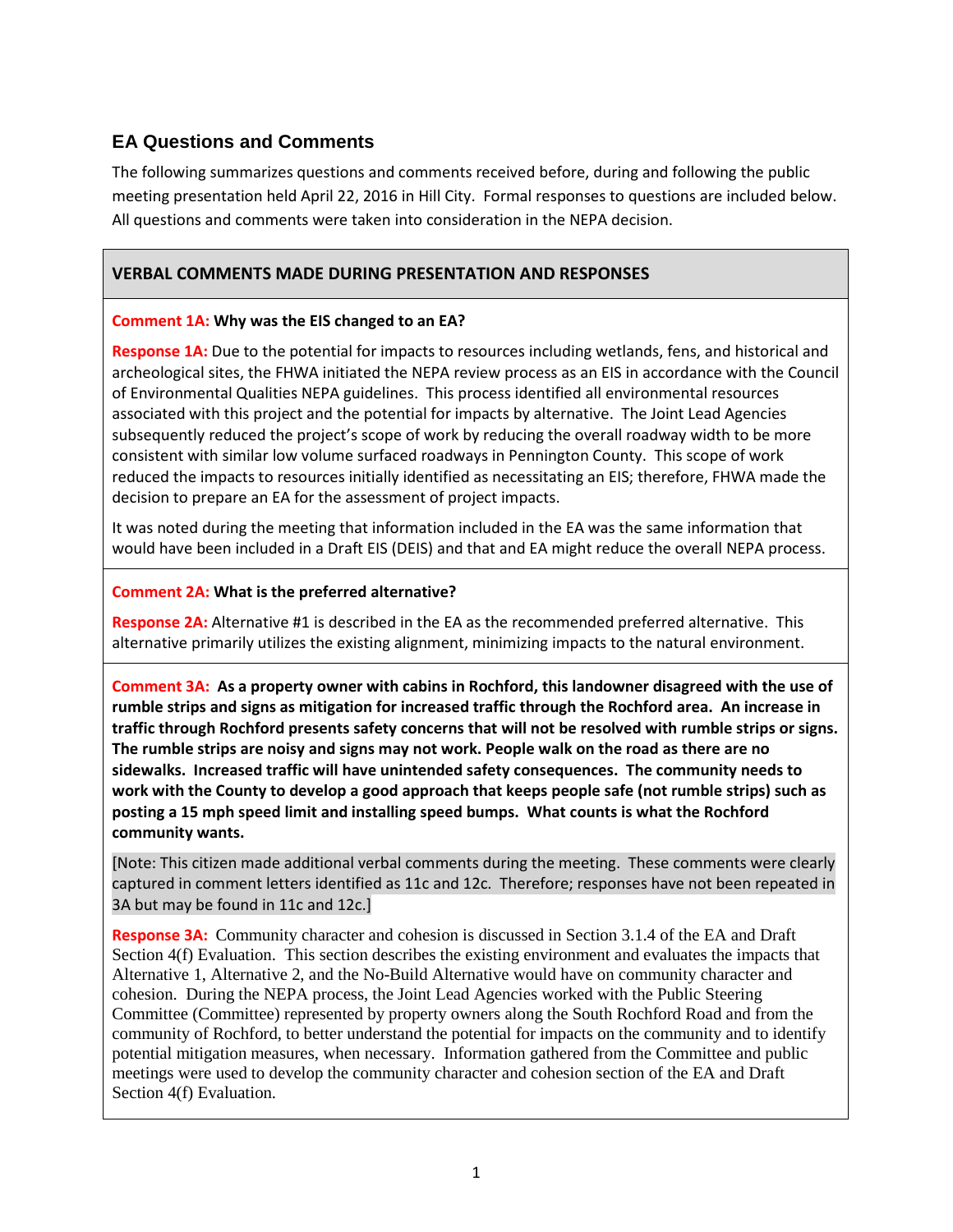In order to examine how the community currently functions, the Committee was consulted on these events and their opinions on the Project. The Committee believes that the preferred alternative will increase traffic through Rochford and increase hazards to pedestrians. Safety is typically improved by separating pedestrians from automobiles with the use of urban designs such as curb and gutter, sidewalks, crosswalks, and formalized parking. However, the Committee indicated the Rochford community may be opposed to these features. Several reasons cited include: 1) affects these features may have on the "ghost town" appeal, 2) impacts to private properties, and 3) topography constraints imposed by the river, retaining wall, and homes.

South Rochford Road, being upgraded with an all-weather surface will provide a travel corridor similar to other paved scenic corridors in the Black Hills. This will likely result in more visitors to the area (i.e. increased traffic) and characterized as a moderate impact to Rochford. Therefore, the following mitigation measures are included to address potential traffic increases within the community.

- 1) Speed Message Boards: Devices that display the driver's speed will be installed on each of the three roadways (South Rochford Road, Rochford Road, and North Rochford Road) entering Rochford.
- 2) Gateway Signs: The County will be responsible for furnishing and installing up to three gateway signs for Rochford. Size and colors will conform to the Manual on Uniform Control Devices (MUTCD) (if applicable). The County will coordinate with at least one of the Committee members or another representative of the community to design the sign.
- 3) Pedestrian Warning Signs: MUTCD approved pedestrian signs (for example, 'Yield to Pedestrians' or 'Slow - Watch for Pedestrians') will be installed within Rochford. The County will work with the community to identify which warning signs are appropriate. Pedestrian warning signs will be installed after the speed message boards and gateway signs in locations that will best protect pedestrians.
- 4) Informal Parking: Prior to construction of the preferred alternative, Pennington County will construct approximately 80 feet of informal (unpaved) parking within the County ROW to be located on the east side of North Rochford Road between the Moonshine Gulch Saloon and Rochford Mall.

In the future, the County will utilize traffic counts and safety concerns identified by the community or County to determine the effectiveness of the implemented mitigation measures. If it is determined that the proposed measures are not effective and additional measures are required, the following are examples of what could be considered: reduction of the posted speed within Rochford and provisions for stop signs at intersections. The County will include the Rochford community and public at large in this decision making process by discussing the topic at a Pennington County Board of Commissioners' meeting.

**Comment 4A: This commenter stated that he has been around here longer than most people in attendance. He pays taxes. He stated this is one of the poorest run meetings he's been to as people can't hear what is being said (poor microphone and acoustics). He stated that he understands bureaucrats and how they spend money. He believes the whole culture pushing the road is based on money (Rochford to Hill City). They want to change the quiet to an urban area. Some of his family have lived and ranched in this area for over 100 years. Some of his Native American friends bought land that was theirs in the first place. It is about a cultural that makes a lot of noise for that purpose really; that's the excuse. The Aryan culture that disregards the rights of women. I'll be damned if I'll work one day with those folks; they are taking over the Hills. The Department of Transportation; departments of the State of South Dakota and corruptions. People don't need interference. Don't need to have their peace and quiet ruined by making a nice track for motorcycles (Hill City to Rochford). Rochford is a wonderful town. All we need is to have the bridge fixed; without tearing up the road. People need to fight bureaucrats to ensure their livelihood; paying the price themselves.**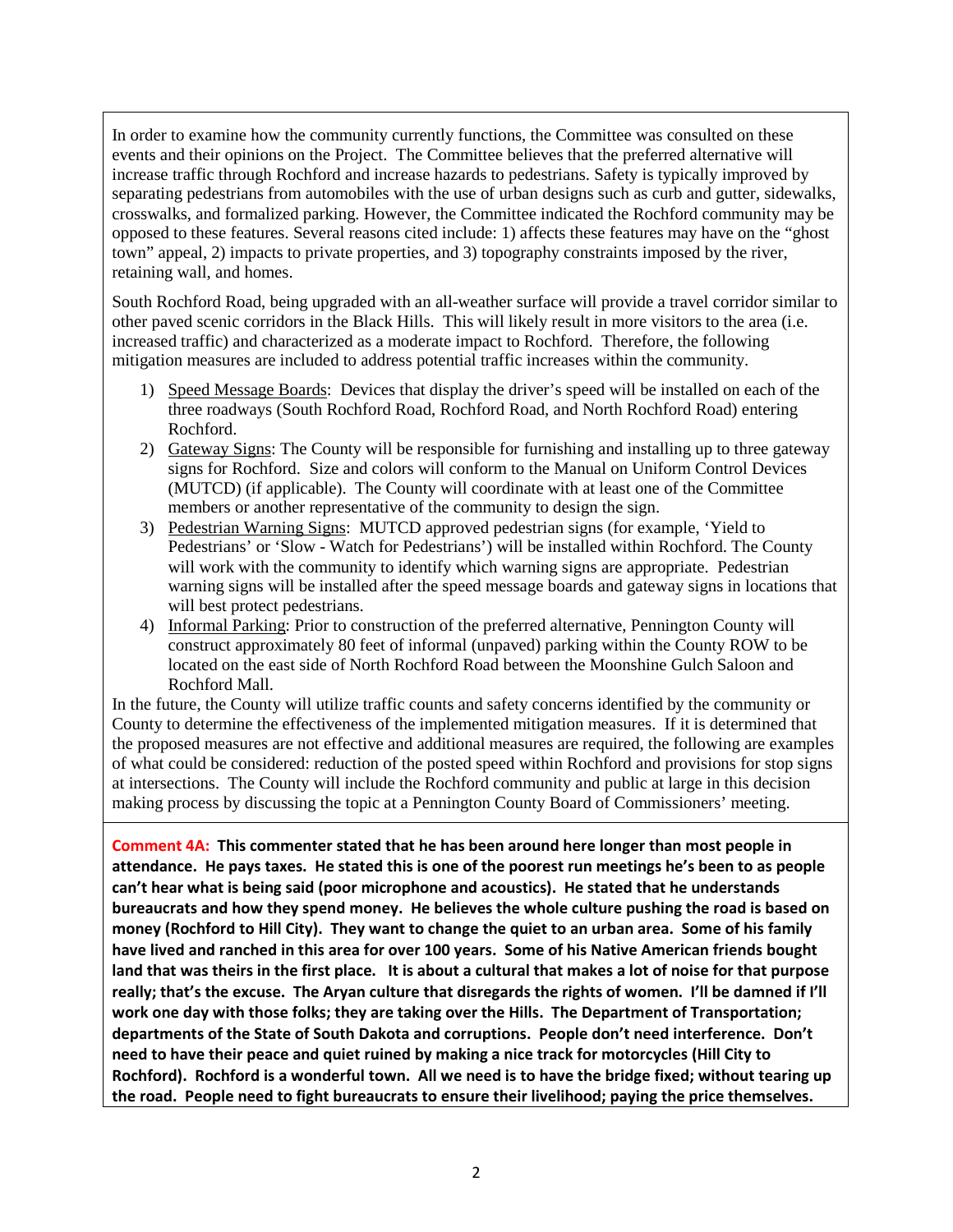**We're better than the smell of money. We don't want to "California-nize" the entire Black Hills. It is a treasure. We need to fight to keep it. This is a rich culture – we need to pay attention if we want to survive. He doesn't need any more noisy machines in his environment. Spring lifts his heart with the sounds of meadowlarks – this should be important to all of us. He thinks about culture. He doesn't care what people think about him; but this is for his kids, grandkids.** 

**Response 4A:** Sincere apologies given for the poor microphone and acoustics.

**Comment 5A: Agreed with the previous comment. There are other people that are for a culture different than money and motorcycles. She wants to hear from the community and have a conversation about the project and the concern for nature of South Rochford Road and the resources there.** 

**Response 5A:** Comment noted.

**Comment 6A: Commenter lives on South Rochford Road and stated the project impacts them more than a lot of others attending this meeting. Her biggest complaint is the dust. Pennington County doesn't provide dust control. This road project will improve health by eliminating the dust and improve driving conditions. She recognizes there will be more traffic, but that traffic continues to increase without a new roadway. Let's get rid of the dust.** 

**Response 6A:** While not part of the purpose and need for this project, dust control is identified as a project goal in the EA. An all-weather surfaced roadway will reduce dust from traffic on the roadway.

# **Comment 7A: If this project is approved, is there funding to build it?**

**Response 7A:** During the meeting it was noted the County has approximately \$11 million dollars in Federal and County funds reserved for the Rochford Road project. The County indicated they may need to shift funding from other projects depending on the bids received. The County is also researching alternatives other than standard asphalt concrete surfacing to reduce the cost of the project. One surfacing alternative being looked at is a stabilized base material that would include a chip seal on top.

Section 1.4.1 of the EA states Federal funds in the amount of \$9.0 million was authorized by SAFETEA-LU for reconstruction of South Rochford Road. Use of these funds requires an 18.05% local match. Federal funds may only be used for the South Rochford Road project (i.e. not moved to other projects) including project development and NEPA, final design, and construction. In addition, an amount of \$0.319 million Federal Bridge Program funds are shown in the SDDOT 2016-2019 STIP for the replacement of the Rapid Creek bridge on South Rochford Road. The Federal bridge program requires 20% local matching funds.

# **Comment 8A: Will the chip seal surface be a gravel surface?**

**Response 8A:** No. The roadway surface would be composed of aggregate blended with some type of binder material. Standard asphalt concrete surfacing material is composed of aggregate blended with an asphalt binder material. The County is exploring other possible binder materials.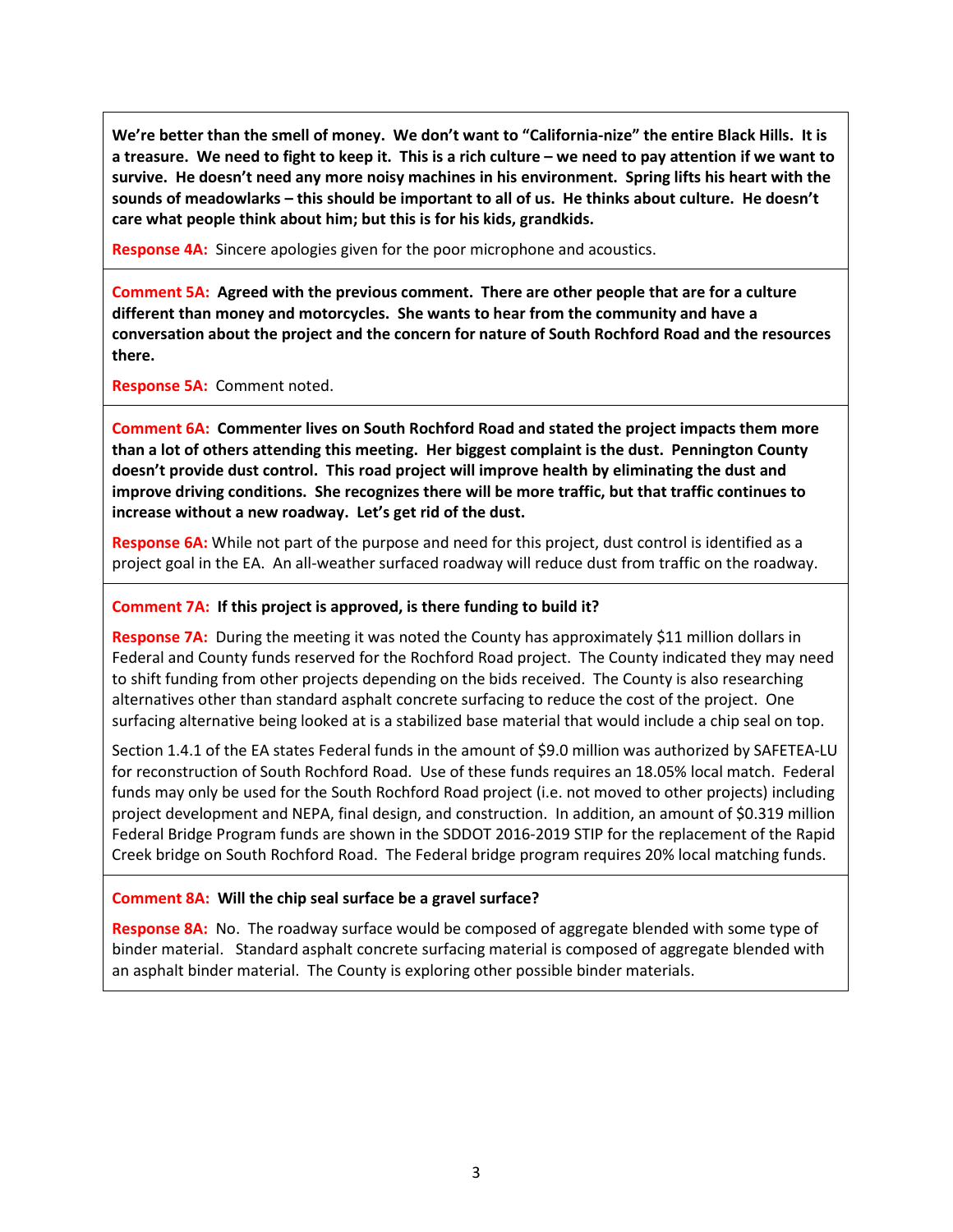## **Comment 9A: Does a chip seal take more maintenance?**

**Response 9A:** No. The type of chip seal being discussed here is one used to extend the service life of an all-weather surface (aggregate blended with binder material). This type of chip seal is a standard maintenance activity used on top of an all-weather surface.

## **Comment 10A: Will an alternative surface stand up to Logging Trucks?**

**Response 10A:** Yes. The roadway will be designed to accommodate standard roadway design vehicles including logging trucks.

## **Comment 11A: Will Ice Box Canyon and frost heaves be fixed?**

**Response 11A:** Ice Box Canyon is a challenge.

Section 2.2.2.2, states that Preferred Alternative 1 includes all-weather surfacing of the existing South Rochford Road, with horizontal and vertical curve changes mainly within the existing ROW along with improvements to drainage in select locations.

Due to topographic limitations, Ice Box Canyon will continue to be steep and curvy, though modifications will include flatter horizontal curvature where possible. Standard design practices will incorporate an improved drainage conveyance system (i.e. ditches and drainage pipes). The subgrade (material below the roadway surface) will be reconstructed to provide strength for the all-weather surfaced roadway and to address frost heaves and to improve existing roadway deficiencies and other maintenance concerns. Some tree clearing will take place, where and when possible, to allow sun light to melt snow and ice within Ice Box Canyon.

# **Comment 12A: Wheel tax is a big issue affecting other Pennington County Road projects like Baseline Road. Would you take funds from that project?**

**Response 12A:** Question was deferred for discussion at a Pennington County Commissioners meeting. Pennington County is currently in the process of discussing the County's roadway budget. County Commission meetings and budget meetings are open to the public. Contact Pennington County for further details.

**Comment 13A: Employee identified himself as an employee of West Dakota Water District. He indicated they were concerned with water quality and maintaining water quality in the wetlands and creeks during construction (bridge). Personally he rides motorcycles and believes if a motorcyclist can't ride on gravel roads they should put their kickstand down. He also expressed concern with the freeze, thaw, and frost heaves in Ice Box Canyon stating he was not sure this project will fix it.** 

**Response 13A:** Roadway and bridge designs will include monitoring and protection of wetlands and streams. Approved best management practices (Storm Water Pollution and Prevention Procedures) including silt fence and other erosion control devices will be included in the construction contracts.

With regard to freeze, thaws, and frost heaves, please refer to Response 11A.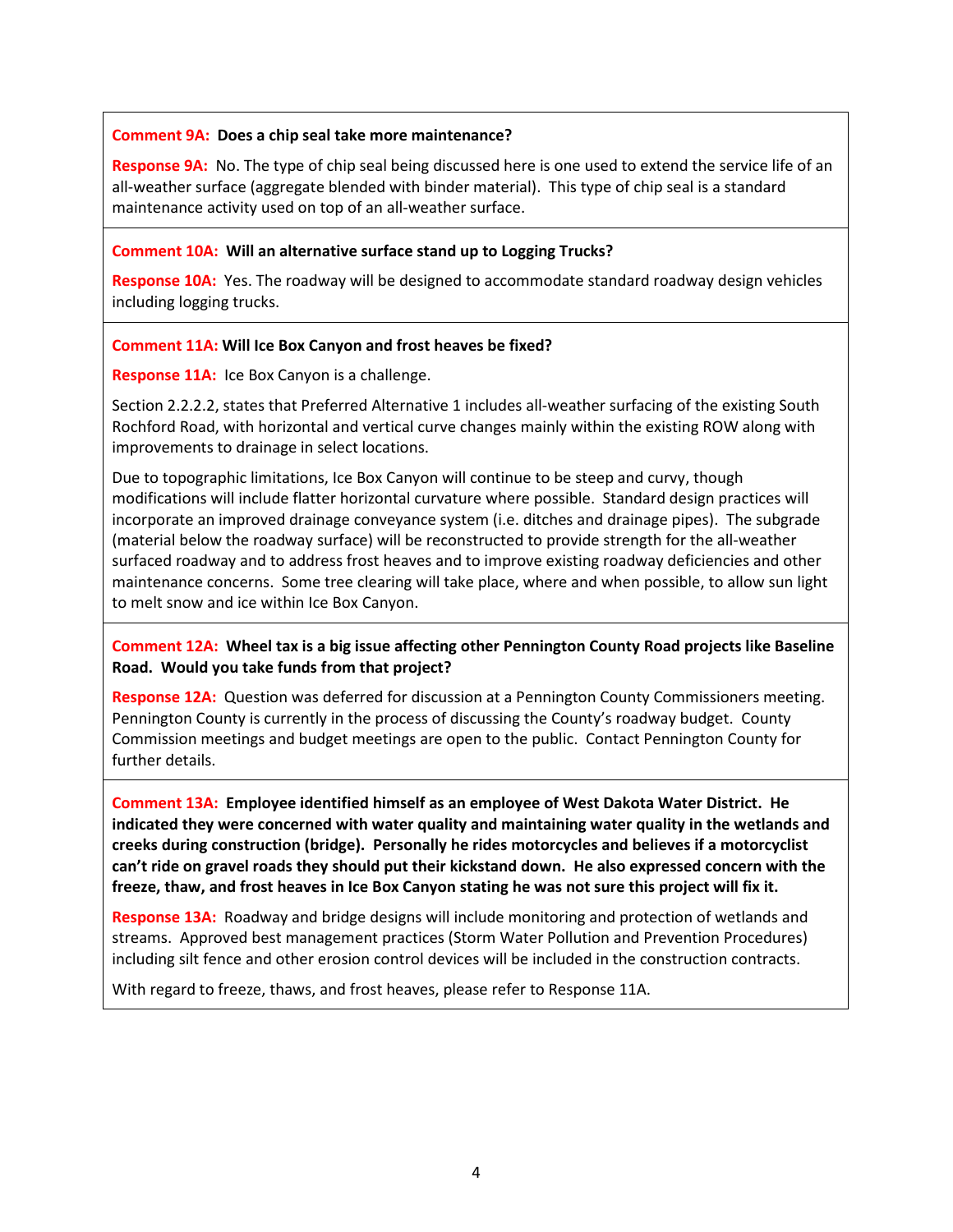**Comment 14A: If the county had been using Mag Water for the last 20 years we wouldn't have this problem.**

**Response 14A:** Mag water is a generally a method used to suppress dust and may result in some extending surface smoothness. Use of this substance or other similar products however would not address the 4 project needs identified in Section 1.2 of the EA.

**Comment 15A: No other public officials are present at this meeting. This seems to indicate a lack of support for the project or that it is not important.** 

**Response 15A:** Pennington County continues to be actively involved as a Joint Lead Agency in the development of this project and the EA.

**Comment 16A: Speaker reminded everyone to visit the displays and to provide comments tonight to any of the project team. May submit comments using the comment cards by leaving them tonight, sending them to HDR address in the hand out, or electronically through the project's website. Comments over the last two years have been considered in the development of the EA. It is extremely important to get your comments in by the deadline of May 16, 2016 to ensure they can be considered.** 

**Comment 17A: What is the purpose of this meeting? I was hoping to hear from community members what their thoughts were on the project, not to talk one-on-one to team members.** 

**Response 17A:** The purpose of this meeting was to provide an update on the NEPA process (EA); make sure people understood the recommended preferred alternative (Alternative #1); and to receive public comments regarding information provided in the EA.

An opportunity to discuss with team members information presented in the EA was provided before and after the presentation. An opportunity for group discussions was provided with the presentation to discuss concerns related to the general public as a whole.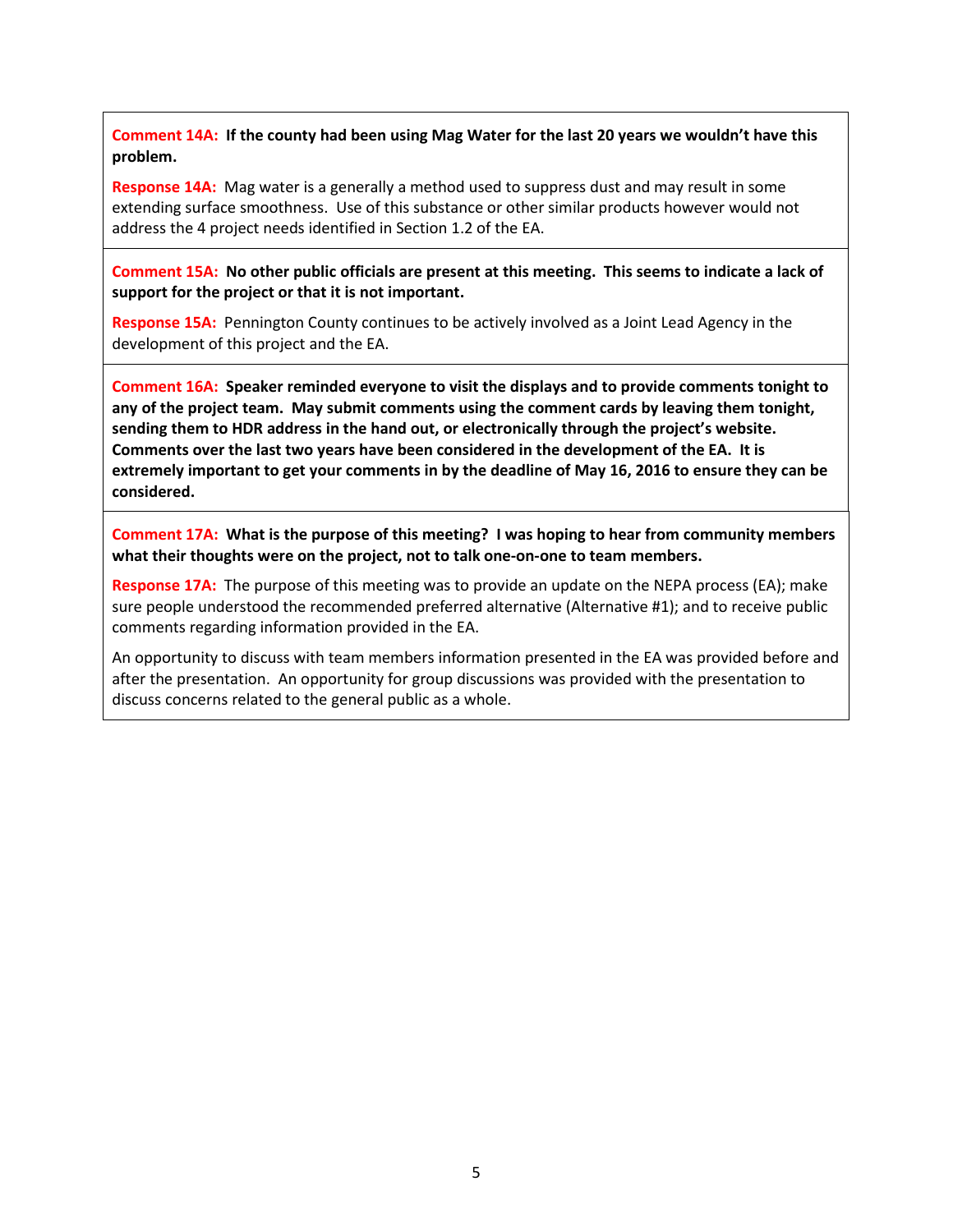# **VERBAL COMMENTS RECEIVED AT STATION BOARDS AND RESPONSES**

**Comment 1B: Concerned with design details – particularly Ice Box Canyon (bridge to top of hill). If project goes through, careful consideration is needed in the design, construction, and maintenance of this section.** 

**Response 1B:** Refer to Response 11A.

## **Comment 2B: Concerned with speed control and slowing traffic down in the Rochford Community.**

**Response 2B:** Options to address speed control and slowing down traffic within Rochford are included in Section 3.1.4 community character and cohesion. Additionally, refer to 3A response above.

**Comment 3B: There are noise issues with use of rumble strips.** 

**Response 3B:** Refer to Response 3A.

**Comment 4B: Desire to have a call with Steering Committee (Paul Larson) to see what they are hearing from the community.**

**Response 4B:** The NEPA Project Team held a final Committee meeting on 6/15/2016 (following the public comment period) to discuss additional public input and mitigation alternatives for Rochford.

**Comment 5B: Landowner who leases land had questions about fencing near roadway, safety issues and protection of livestock. Future mitigation may be needed for grazing safety concerns.**

**Response 5B:** Section 2.2.2.2 includes a statement that fencing in areas currently designated as open range may be required. Fencing will be considered by the County during final design and land owner meetings.

**Comment 6B: Should have had more information about the alternatives including the pros and cons of each. Also, what is the estimated cost of each?**

**Response 6B:** Chapter 2 of the EA provides an overview of the alternatives analysis. Cost estimates by alternative are included in Section 2.3.2. Pros and cons are summarized by resource in Table 4-1. Impact Summary of Alternatives.

### **Comment 7B: Emphasized the need to get the bridge fixed as soon as possible.**

**Response 7B:** 2016-2019 Statewide Transportation Improvement Program shows reconstruction of the Structure with Approach Grading in 2017.

**Comment 8B: The biggest concern is dust from the gravel surfacing and its impact on health and vegetation.** 

**Response 8B:** Section 1.5 identifies dust control as a project goal. This was included based on previous public comment. Section 3.3.1.3.1 states that dust from the road coats adjacent vegetation and reduces habitat quality.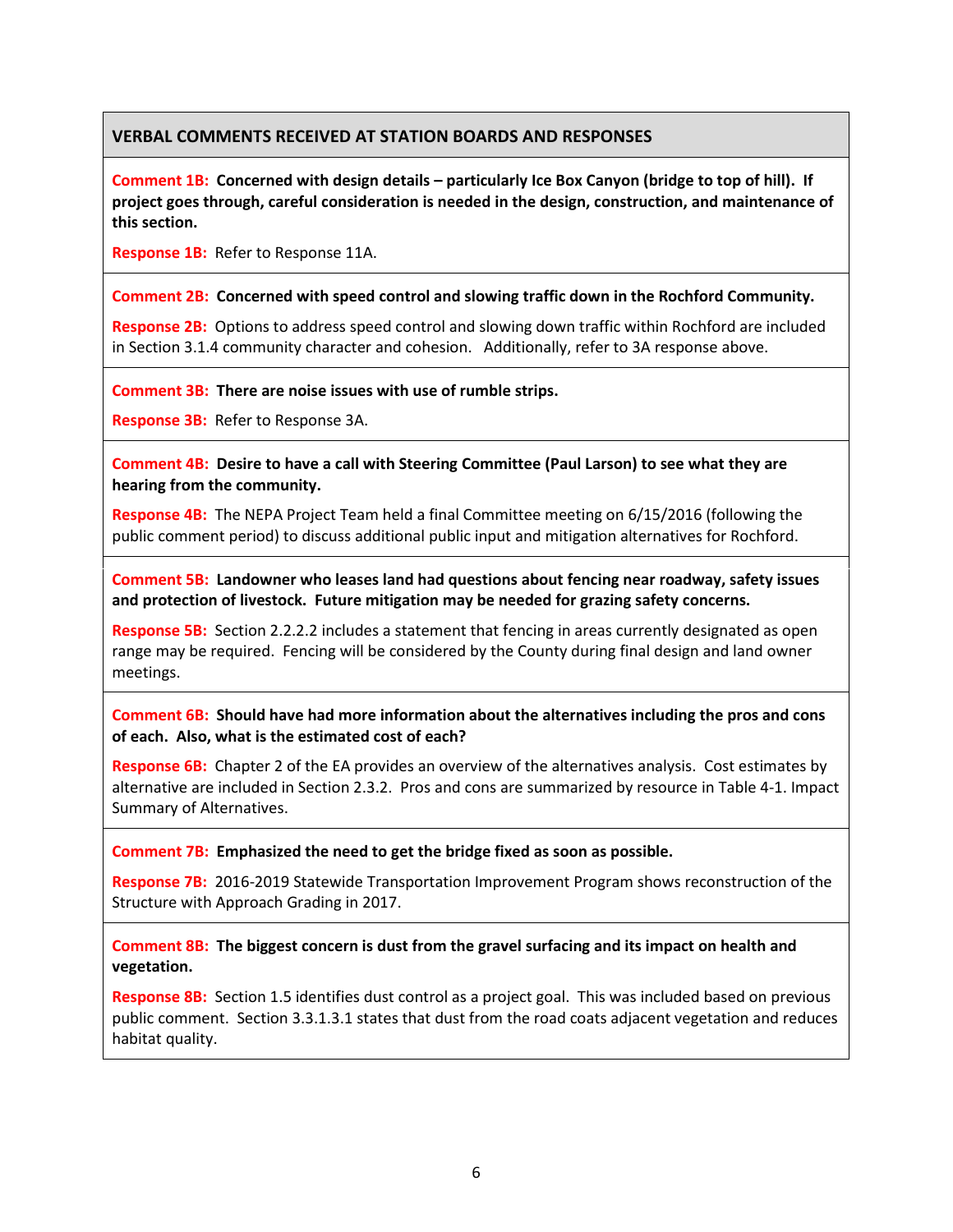**Comment 9B: Noted that there is significant ATV traffic on the roadway in the summer months. This has significantly increased traffic throughout the summer months in Rochford. Many ATV users are creating safety issues due to speed and under age drivers.** 

**Response 9B:** Section 3.1.4.2 discusses the increase in visitors to the area associated with ATV trail use. Speed and age of drivers is an enforcement issue that should be referred to law enforcement.

**Comment 10B: Questions were received on what the project construction cost would be and where that money is coming from.**

**Response 10B:** Refer to Response 7A.

**Comment 11B: Concerned with the subgrade and heaving issues in ice box canyon that needs to be addressed before any surfacing is installed.** 

**Response 11B:** Refer to Response 11A.

**Comment 12B: Recommended including more in areas of tree clearing to improve site distance and sunlight to melt ice and snow on the roadway**

**Response 12B:** As noted in Section 3.1.3.3, the limits of tree clearing would extend to the edge of the proposed ROW (50 feet on either side of the proposed centerline of the build alternatives) and possibly beyond on Forest Service property for the purpose of improving site distance at some curves. Additional tree clearing may be necessary to allow sunlight to melt snow and ice on the roadway. The extent of tree clearing will be determined during final design and ROW negotiations.

**Comment 13B: Concern regarding intersection safety at the intersection of South Rochford Road and Rochford Road. Vehicles heading into town on Rochford Road drive too fast.**

**Response 13B:** The new intersection will be designed to meet current design standards. South Rochford Road will include a stop condition at Rochford Road. Driver speeds should be referred to law enforcement.

**Comment 14B: Vehicles frequently drive down Mickelson Trail by mistake.**

**Response 14B:** Design will coordinate with the SDGFP during final design to determine whether special design considerations are necessary at the trail crossing with South Rochford Road.

SDGFP has jurisdiction over Mickelson Trail and authorizes types of vehicles allowed.

**Comment 15B: Traffic has significantly increased on South Rochford Road over the years and it needs to be safer.** 

**Response 15B:** The purpose and need for the project is outlined in Chapter 1 of the EA. Section 1.4.3 notes that improving the geometrics on South Rochford Road is a proactive effort to improve safety.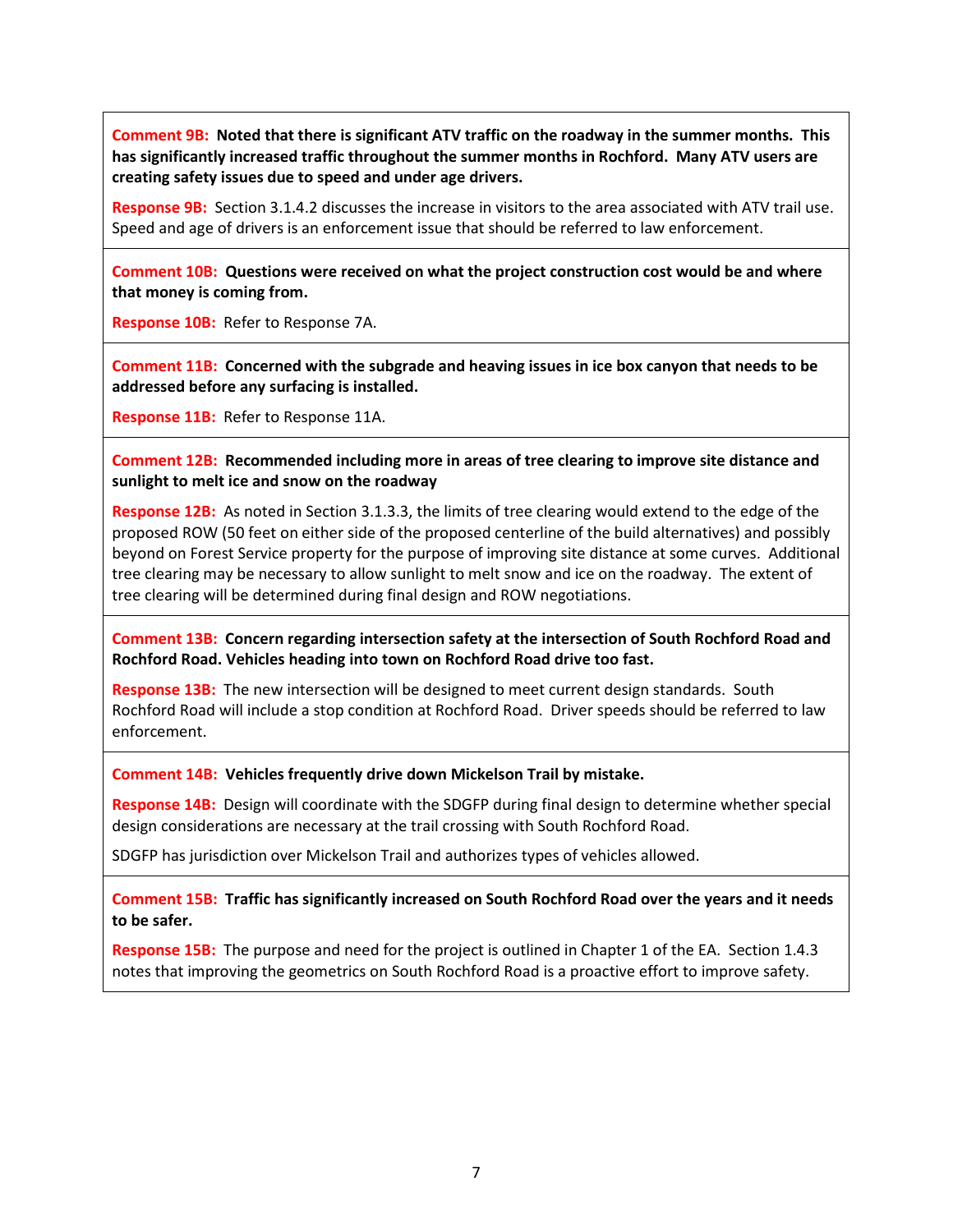## **Comment 16B: Concerned about right-of-way impacts and impacts to driveways.**

**Response 16B:** The EA evaluated a 50 ft. ROW corridor (typically) for the recommended preferred alternative and examined preliminary impacts. Should the project move forward, land owner meetings will be held with affected property owners during the design process to discuss design and ROW considerations affecting individual property owners.

## **Comment 17B: When will the bridge be built?**

**Response 17B:** Refer to Response 7B.

**Comment 18B: The bridge is the only thing that needs to be fixed.**

**Response 18B:** Refer to Response 7B.

**Comment 19B: Frustrated with money being spent on process instead of project.**

**Response 19B:** Comment noted. The NEPA process as described under 40 CFR 1500-1508 is required prior to a Federal Agency taking an action.

**Comment 20B: Will the frost heave problems be fixed with the chip seal?**

**Response 20B:** Refer to Response 11A regarding accommodations of freeze, thaw, and frost heaves.

**Comment 21B: The County should have done a better job with maintenance of the existing road. It may be too late now.** 

**Response 21B:** Comment noted.

**Comment 22B: Landowner's family owns area designated as fen on Figure 3-7 on Sheet 7 of 27.** 

**Stated area had been plowed by his family in the past and was surprised it was shown as a protected fen area. He had planned to construct a pond in this area and wondered if this was allowable.**

**Response 22B:** Referred landowner to the US Army Corps of Engineers as they are the federal agency with jurisdiction over Section 404 regulations.

**Comment 23B: Suggested fencing should be considered for safety due to grazing.**

**Response 23B:** Section 2.2.2.2 of the EA includes a statement that fencing in areas currently designated as open range may be required. This will be considered further in final design and ROW negotiations.

**Comment 24B: Is there enough money to build the project?**

**Response 24B:** Refer to the Response 7A.

**Comment 25B: Stated that the existing subgrade frost/heave problems cannot be fixed with a surfacing project.** 

**Response 25B:** Refer to Response 11A.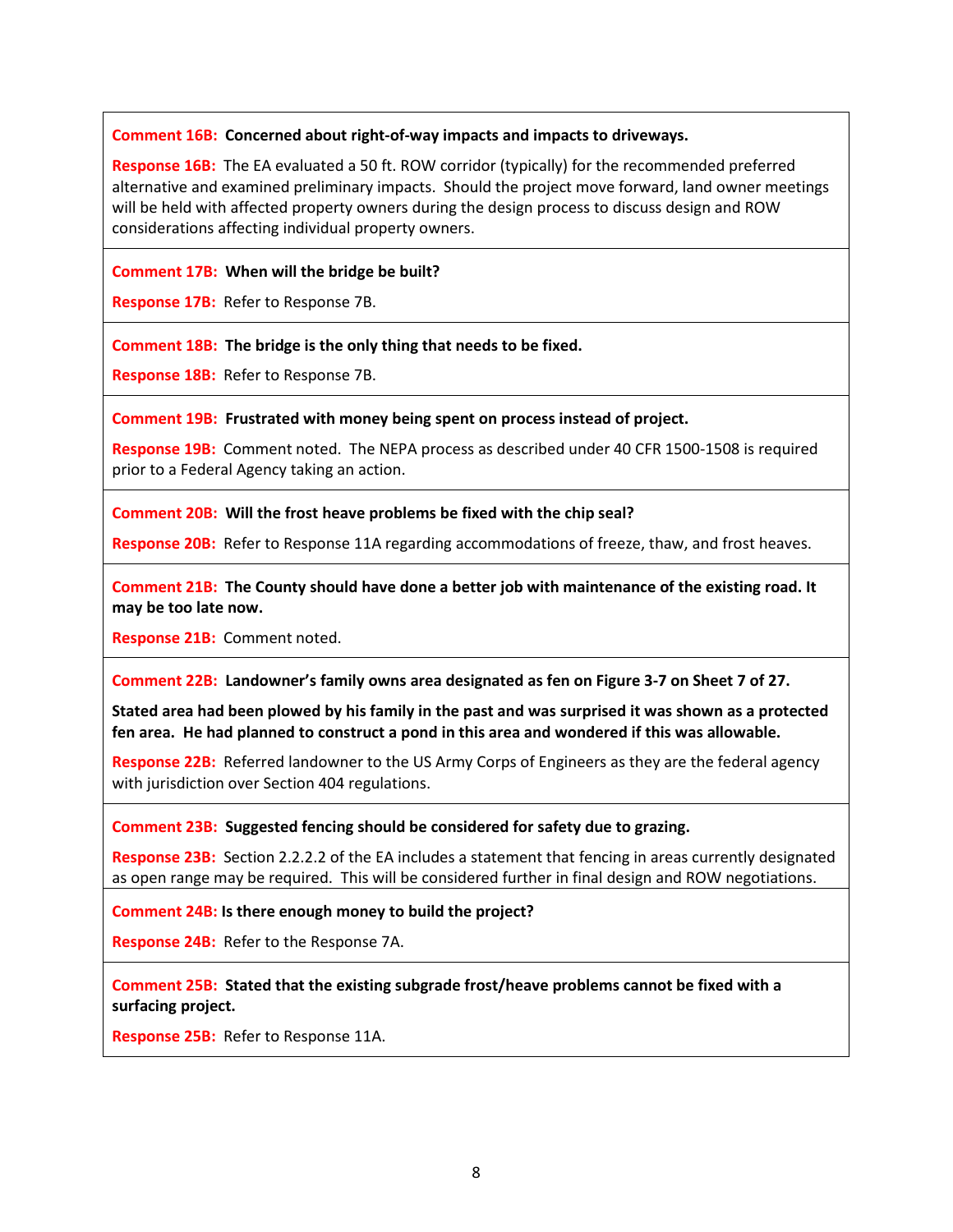**Comment 26B: Asked how river and wetlands would be kept clean during construction.**

**Response 26B:** Refer to Sections 3.4.1.3.2 and Section 3.4 of the EA for a discussion of construction impacts on Wetlands and Other Waters of the U.S.

**Comment 27B: Stated motorcycles are no excuse to pave the road.**

**Response 27B:** The purpose and need of the Project is outlined in Chapter 1 of the EA.

**Comment 28B: Stated ice conditions through Ice Box Canyon will not be solved by paving.**

**Response 28B:** Refer to Response 11A.

**Comment 29B: Lives on South Rochford Road. Dust is health issue. Supports paving the roadway. Response 28B:** Refer to Response 8B.

**Comment 31B: Meeting facilities were not acceptable. Problems hearing. Did not like being encouraged to comment one-on-one but wanted to have public discussion.**

**Response 31B:** Sincere apology for the poor acoustics. The question and answer portion of the meeting was provided to allow for public comments on general topics. One-on-one questions and answers before and after the meeting are encouraged and valuable to ensure individual questions can be understood and addressed.

The presentation and all exhibits are available on the project website [www.SouthRochfordRoad.com.](http://www.southrochfordroad.com/)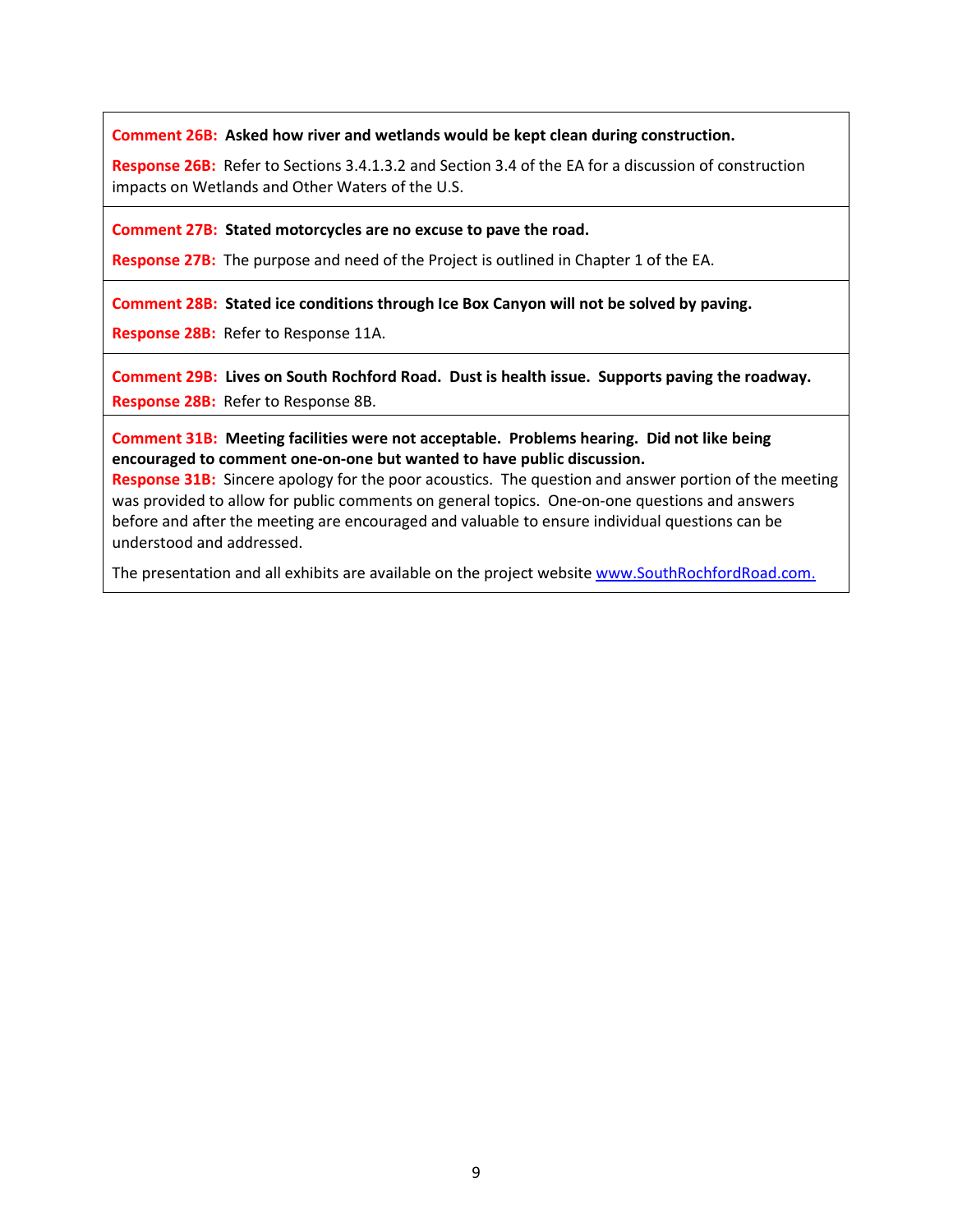# **SUMMARY OF WRITTEN COMMENTS AND RESPONSES**

# **[ Comment Cards, Letters and Emails ]**

### **Comment 1C:**

The highway sup says the road will be designed for 55 mph. Could the speed limit be posted lower, like 45. I own property thru which the road passes.

**Response 1C:** The design speed is currently planned for 50 MPH. The posted speed is currently planned for 45 MPH (black and white signs). There will be a number of design exceptions necessary due to the steep horizontal and vertical curves. Advisory speeds plates lower than 45 MPH (black on yellow) would be place in areas where design exceptions are necessary.

### **Comment 2C:**

We support the option chosen through the EA process as it will make the road safer and solve a major dust problem we experience constantly. We have a home along the right of way and wish to see the project move forward as soon as possible.

## **Response 2C:** Comment noted.

## **Comment 3C:**

As you can tell from my return address, I live on South Rochford Road and therefore, has some legitimacy to back my comments.

This road has been in existence for over 100 years and minor changes now must certainly have minimal impacts at this point.

Paving the existing road will only help in all aspects; dust reduction, maintenance costs reduction, improved surface providing a better ride and less vehicle destruction.

I am, therefore, backing Plan 1.

# **Response 3C:** Comment noted.

### **Comment 4C:**

If our tax money needs to be spent on South Rochford or be lost, why not put a finish on it that is less dusty? Or, put it on Mystic Rd. they have more traffic due to the Mystic trail head, and the dust is worse. Also, is this to benefit the rally motorcycles? The Rally closes Hill City Main Street – the native people can't get groceries or gas during the major part of the day for the duration of the rally. Why should we deal with them and listen to them in our own homes on So. Rochford Rd. too? Leave it as is, the Hills don't need more "impact" on wild life or environment. We natives don't want it up here.

### **Response 4C:**

*Regarding Federal funds*:

Federal funds were authorized in the amount of \$9.0 million. Federal funds may only be used for the South Rochford Road project (i.e. not moved to other projects). For additional information regarding use of authorized federal funds, please reference: <http://www.fhwa.dot.gov/cfo/earmarkrepurposing/>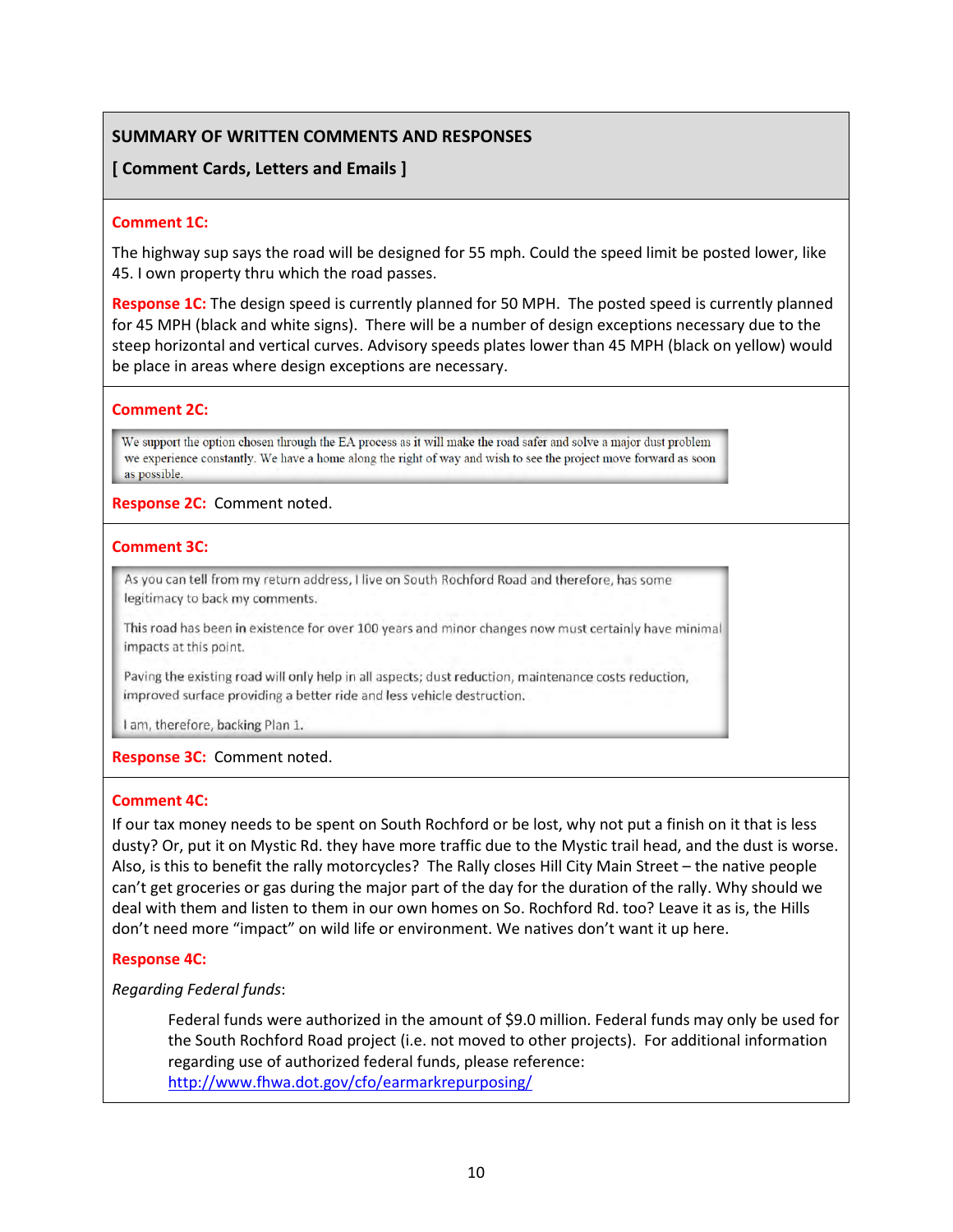*Regarding limiting work to surface treatment:*

Please refer to Chapter 1 of the EA describing purpose and need for the project. Limiting work to a surface treatment would not correct the drainage and frost heave deficiencies described in Sections 1.4.1 through 1.4.3. These deficiencies contribute to frost heaves, roadway failures during localized flooding events, and would not reduce future maintenance costs for the Pennington County.

Refer to Response 11A regarding accommodations of freeze, thaw, and frost heaves.

*Regarding need for the project and resulting Sturgis Bike Rally impacts to the area:* 

Section 1.2 of the EA notes the needs for the project, which includes addressing the roadway maintenance costs, correcting the geometric deficiencies along the roadway, and roadway system linkage. This route is currently and will remain a public roadway open to both local and tourist traffic, including those associated with the Sturgis Bike Rally. Section 3.1.4 describes the community and character within the Project Areas and addresses how it would be affected by the alternatives. Please refer to Section 3.1.4.3.2 of the EA and Section III of the FONSI for a discussion on direct and indirect effects due to the preferred alternative to the community's character and cohesion. This section recognizes there will be both positive and negative effects to the community due to traffic volumes during the summer tourism months.

## **Comment 5C:**

### **South Rochford Road Project**

Since the 1<sup>st</sup> meeting in the Hill City Senior Citizens building 2008, over 1/2 of the attendees have moved away, seem uninterested as they think the project will never happen, or have died. We know this compounds the issue as many have not anticipated the results of tests and possible options based on those tests and now they speak up. We do appreciate the work done and await, with so much anticipation, the road work to start (especially the bridge as we were in on the initial plans and gave land so we hope to be included in the final plans for the road and ditch work. When the huge flood occurred, it was the road that left us in a mess, not Rapid Creek. We were told that about half of the existing road would belong to us (in exchange for the bridge land.) and we anxiously await the time we can complete our landscaping and live without the dust.

Rumble strips for Rochford....PLEASE NO...... everyone in the area chose the location to enjoy the peace and quiet that comes with Hills living......No one would appreciate that racket and we know that signage is the answer without the noise.

We hope the slow progress will have the road and bridge projects completed while we can enjoy it.

We would like you to thank Cheryl Chapman for the professional way she handled the meeting.

### **Response 5C:**

*Regarding Rapid Creek Bridge*

Refer to Response 7B regarding reconstruction of the Rapid Creek structure.

*Regarding Rumble Strips*

Refer to Response 3A regarding rumble strips

 $\overline{\phantom{a}}$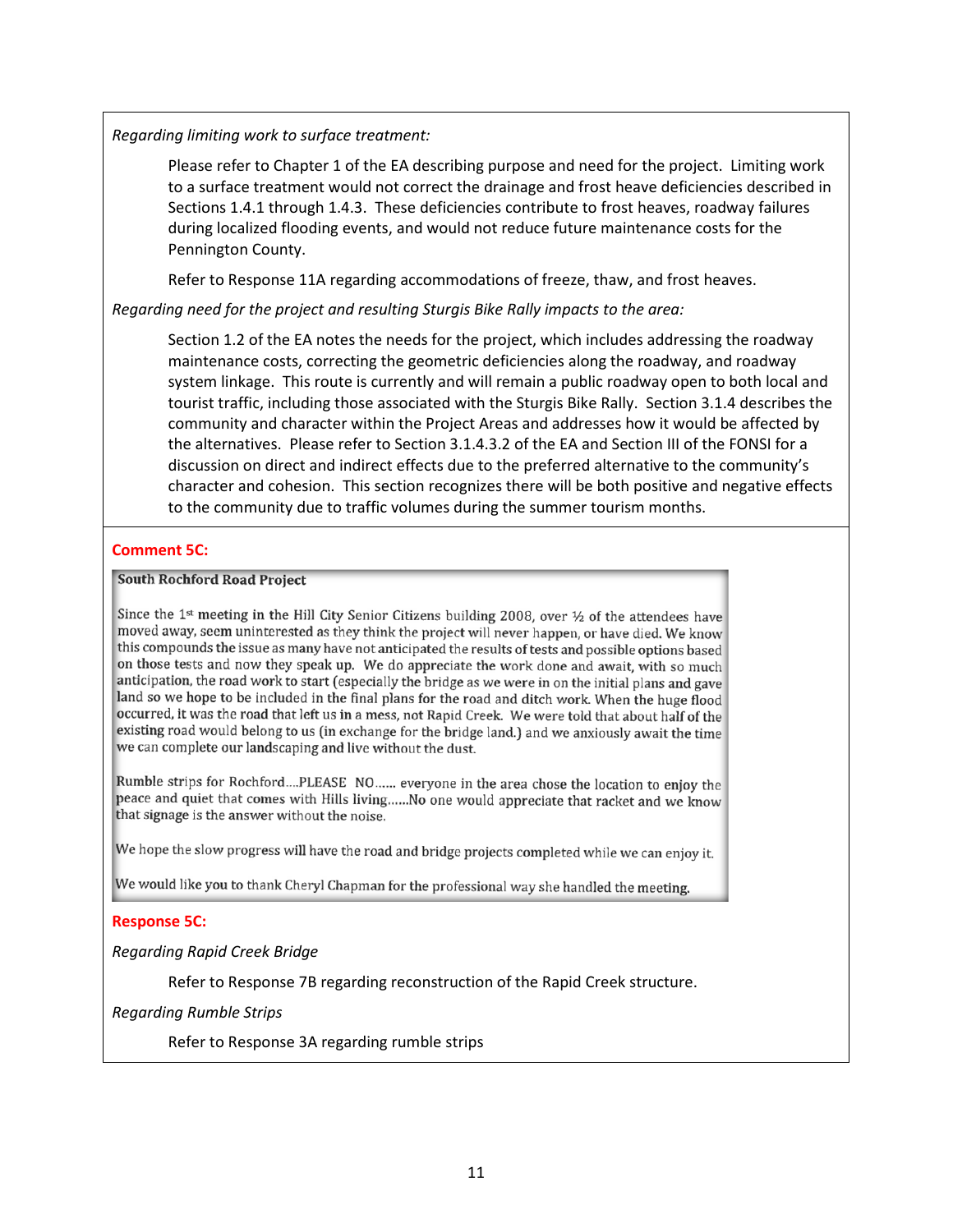## **Comment 6C:**

Issues from the people are not really discussed, comment cards do not allow the people involved to obtain face to face answers to their questions... Why if a chip seal is being considered wasn't this covered in the EA? I don't believe the need to reduce the maintenance cost for present roadway accurately is represented in the EA. The damage through Ice Box Canyon was due to a unpredictable high amount of rain in short time. This section of road will always have the frost heaves, curves ect. whether it is paved or not. Will county sand or use chemicals on new surface in the winter months on icy areas? How will this effect the environment (fens, wildlife, plants)? This is not covered in the EA. Could improvements for drainage be done without making the road an all weather surface?

## **Response 6C:**

## *Meeting format*

While verbal comments are responded during the meeting in the best manner possible, comment cards are preferred by agencies to ensure the Joint Lead Agencies are able to accurately respond to the questions and comments received.

## *Surface treatment:*

Refer to Comment 8A and 9A. The surface treatment will be an all-weather surface roadway as discussed in the EA.

## *Maintenance Costs:*

Section 1.4.1 addresses the methodology utilized to determine roadway maintenance costs and the cost of maintenance of South Rochford Road per mile. Figure 1-3 summarizes average annual maintenance cost per mile of other similar roadways.

### *Design:*

Refer to Response 11A regarding design and frost heaves.

# *Winter maintenance:*

Refer to Section 3.2.3.3 and 3.3.2 regarding winter maintenance and effects to the environment.

# *Federal Funding:*

In order to fulfill the purpose and need for this project and to be able to use Federal funding, the roadway needs to be reconstructed with an all-weather surface.

# **Comment 7C:**

My apologies for not being able to attend the meeting on 4/20 but I am still in Illinois completing the course to become an EMT for the Rochford Volunteer Department. I have spoken to some of the attendees and wanted to offer my comments. The S Rochford Rd project has been a long and arduous journey. However, I think the process has been very in depth and has evaluated all the alternatives and researched all the impacts. As someone who lives in Rochford and owns property on South Rochford Road, I fully support the paving of the road. The road is in terrible condition and no amount of "band-aiding" will provide a long term solution. Sue Schwaneke

PS I tried to submit the comment from the website, but it wouldn't go through.

# **Response 7C:** Comment noted.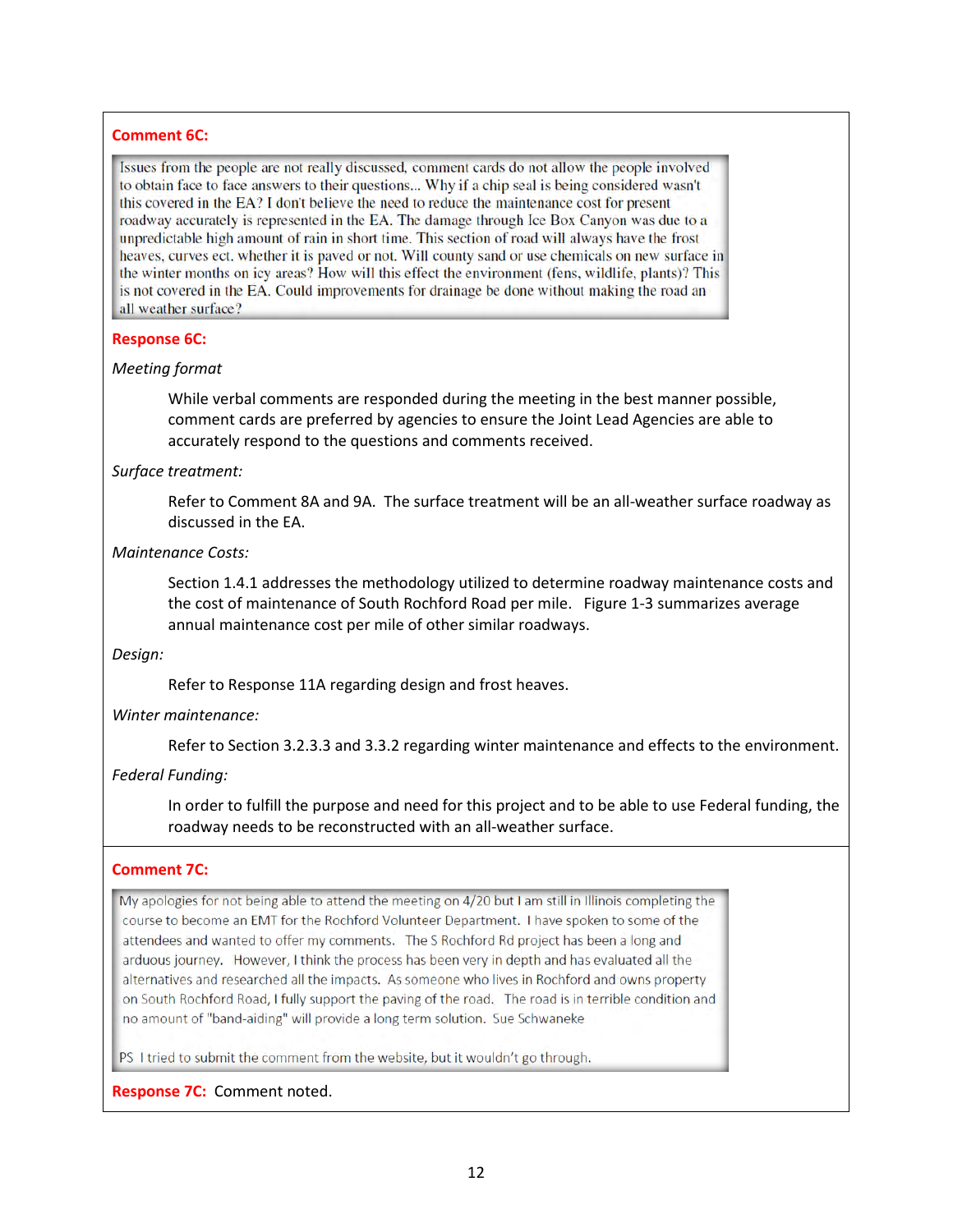## **Comment 8C**

I support the selection of alternative #1 as a landowner who will be directly impacted. I request adoption of that alternative with construction to begin as soon as possible

### **Response 8C:** Comment noted.

# **Comment 9C:**

If the cost of maintenance of this ten miles is 80,000 a year and you're proposing a nine million cost to rebuild, then the 80 thousand a year cost would cover 112 years of maintenance and this does not include the fact that you will still have to maintain the road. Our Federal government is so deep in debt now why would this Conservative county spend this federal money for this little used road. It seems to be a great waste of taxpayers' money. The locals refuse to pay taxes on their roads and bridges, as indicated in their refusal on the wheel tax, but they certainly don't seem to mind the rest of the American taxpayer shelling out this 9 million on their behalf. Perhaps we need a referendum to stop this rebuild. Although I doubt that any county resident would vote to stop it as only 1 330 millionth of the cost would be assessed to them. This road should remain the same as it has provided service over the last century. Time to stop wasting taxpayer's money just because it comes from the Feds.

Also I have driven that road for the last 50 years and appriciate the fact the it is not a straightened paved road. The fact that it is not paved makes it a special drive that will be lost if you complete this project. Sometimes it is better to make a drive just a little more difficult and remote. What you plan to do here is to spend taxpayers money to turn this into just another motorcyle route for the rally tourists.

Please leave this road just as it is. This drive makes that portion of our Black Hills special.

# **Response 9C:**

# *Maintenance costs*

By examining a gravel roadway segment with similar terrain within the immediate vicinity of the Project (Slate Prairie Road), it was concluded that South Rochford Road was experiencing higher than average maintenance costs. See the next section for additional information on Maintenance costs, and references to relevant sections of the EA.

As noted in Chapter 1, Referencing Figure 1-3, annual maintenance costs of other paved roads were reviewed in the process of developing the EA. Three sections of Deerfield Road were considered to have similar types of use, traffic volumes, and terrain. Each of these sections of roadway, showed lower annual maintenance costs than South Rochford Road, therefore based on this comparison, the cost for maintaining South Rochford Road after completion of the project would be reduced.

# *Funding*

Refer to Response 7A.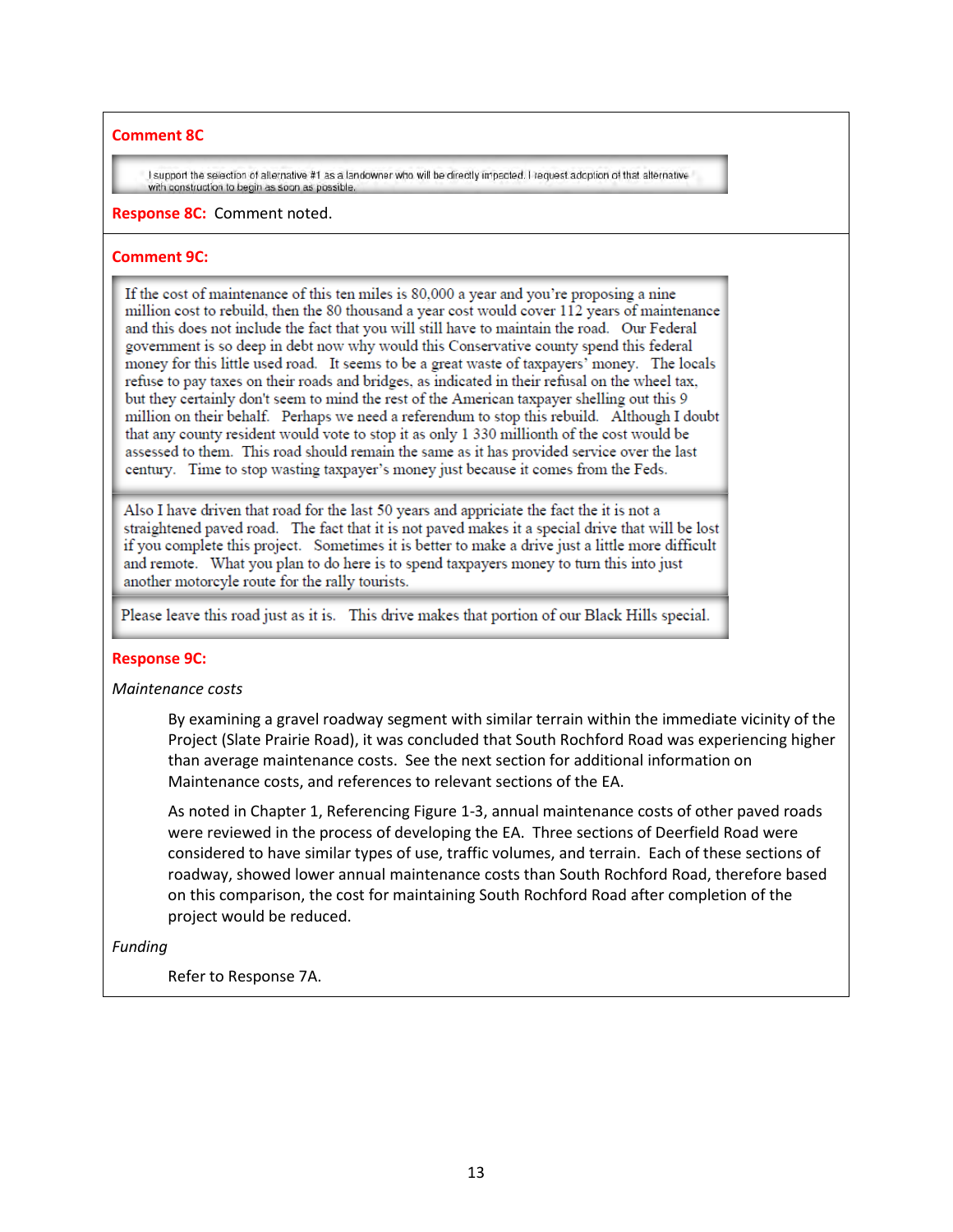### **Comment 10C1:**

I have reviewed the South Rochford Road Project Number EM-BRF 6403(06), PCH OOCL dated February 2016. In the report I find subjective data on roadway maintenance and limited specific data on actual costs in relation to miles and cars using the roadway in comparison to other gravel roads. Section 1.2 is limited in the reasons for:

#### **Response 10C1:**

#### *Subjective Maintenance Costs*

Based on the Council on Environmental Quality, *Considering Cumulative Effects under the National Environmental Policy Act* (1997), decisions must be based on the best data available or are able to collect. By examining gravel roadway segments having similar use, traffic volumes, terrain, and weather conditions in Pennington County, Slate Prairie Road was identified as the most comparable gravel roadway to South Rochford Road. A comparison of maintenance costs for these two roadways showed South Rochford Road was experiencing higher than average maintenance costs. Refer to Section 1.4.1 and response 11C2 for additional information on Maintenance costs.

### **Comment 10C2:**

1. the "need to reduce the County's roadway maintenance costs". All counties must prioritize funding and be specific in why one road is chosen over other priorities. The recent experiments in mag water on gravel roads into Rochford have shown that it can be effective. There haven't been any specific fact sheets showing the cost of the proposed improvements and then the long term maintenance of that type of road. If an actual, current cost, specific cost fact sheet shows substantiated savings above quality maintenance of the current gravel road, then that is a good thing.

#### **Response 10C2:**

#### *Maintenance Costs*

Mag water is a generally a method used to suppress dust and may improve surface smoothness to some extent. Use of this substance or other similar products however would not address the 4 project needs identified in Section 1.2 of the EA.

Figure 1-3, annual maintenance costs based on cost per mile of other paved and graveled roads were independently reviewed in the process of developing the EA. Three sections of Deerfield Road were considered to have similar types of use, traffic volumes, terrain, and weather conditions. Pennington Counties historical records show each of these sections of roadway have lower annual maintenance costs than South Rochford Road, therefore based on this comparison, the cost for maintaining South Rochford Road after completion of the project would be reduced.

### **Comment 10C3:**

2. the" need to correct geometric deficiencies along the roadway" has indicated the road is unsafe in certain spots. I am not sure this is totally substantiated but if it is, it should also include the approach to the Rochford Bridge which is noted during public meetings to be a dangerous hill during the winter. I didn't hear at the meetings that this area of the road would be directly impacted by the south Rochford road improvements. Again, if it is, then that is a good thing, too.

### **Response 10C3:**

### *Geometric Deficiencies*

Reference is made to Section 1.4.3 regarding the best information available regarding accidents. While the purpose and need for the project does not include safety, roadway reconstruction projects may improve safety. The design will make improvements to the roadway alignment to the extent possible [refer to Response 11A] while also considering and balancing environmental impacts. As noted in Figure 2-7 in the EA, reconstructing the hair-pin curve at the north end of the Project was considered as part of build Alternative 2 (see Figure 2-7, Inset A). After further review, elimination of the hair-pin curve was found to have substantial impacts to the Smith Gulch area, fens and wetlands. To avoid these impacts the design was modified to include minor alignment modifications in Alternative 1.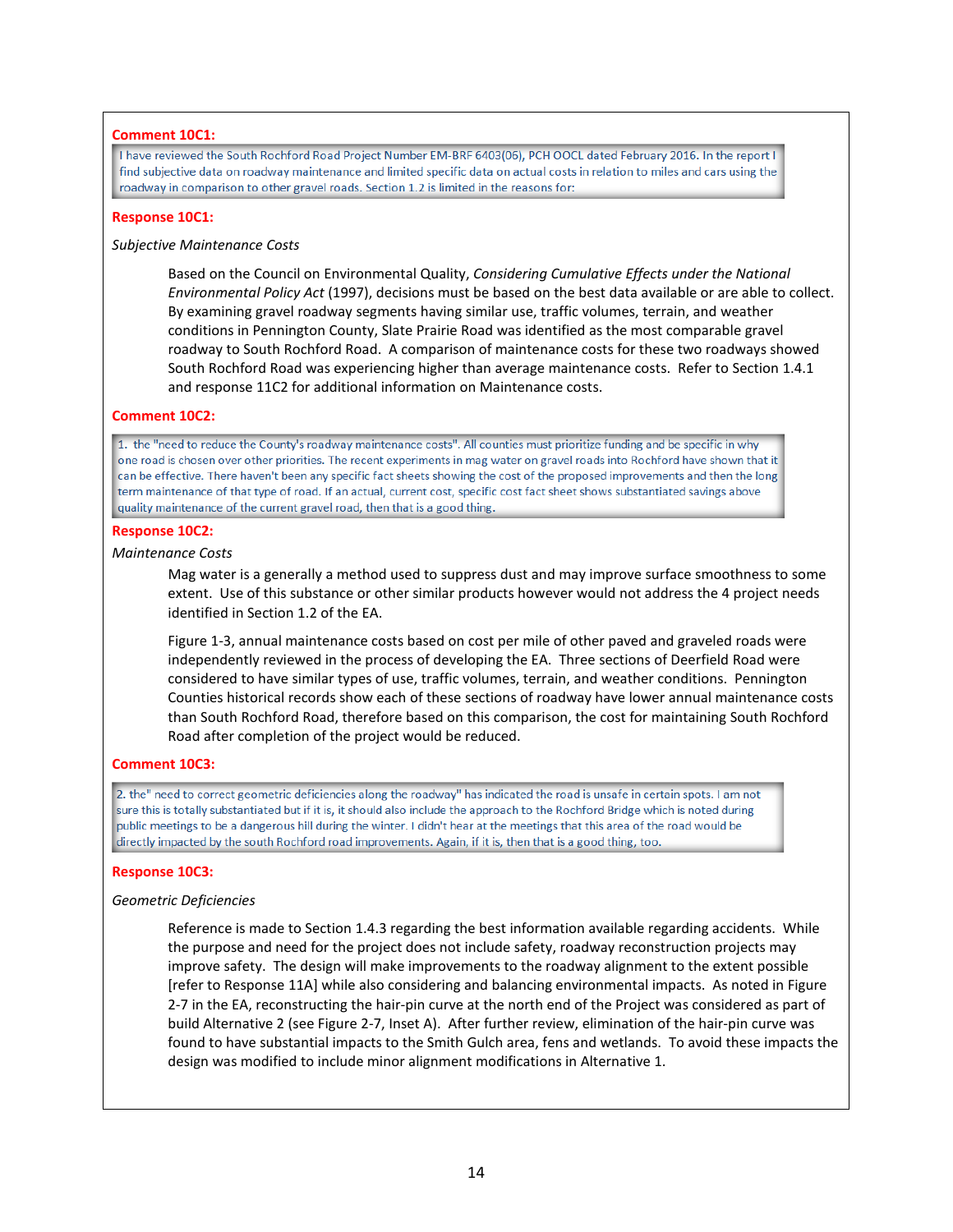### **Comment 10C4:**

3. the "need to provide roadway system linkage".....! have not seen any documented reasons by elected public officials in response to public outcry to have a paved road for South Rochford Road, with all the expenses, etc. therein, to provide for a linkage road.

#### **Response 10C4:**

### *System Linkage*

Refer to Section 1.4.4 regarding the need for System Linkage. As noted in Section 1.4.1 of the EA, project funding was authorized under SAFETEA-LU, a continuation of the federal-aid highway program. Federal funds were authorized in the amount of \$9.0 million to reconstruct South Rochford Road at the requested by Pennington County.

#### **Comment 10C5:**

A Side Bar on page 1-1 of the 1.1 Section indicates "provide full disclosure of impacts". I do believe the data presented has done much in providing environmental impacts that may occur next to the road construction BUT it has done absolutely nothing to disclose the impacts that happen past the Rapid Creek Bridge where the actual construction project ends. These impacts will be felt by the local property owners as a potential increase in cars (which is apparently the purpose of the project) flows into Rochford, a tiny unincorporated hamlet in Pennington Co. Rochford has no elected officials and is represented by the Pennington County Commission. It is important that all county commissioners become fully aware of all the ramifications for such a tiny, historical component of the Black Hills. The only item that has been offered as a 'help' to this tiny, hoping to be preserved, ghost town, is "rumble strips" to alert the children and adults of the community to oncoming lumber trucks, cars, other vehicles and to alert the vehicle driver of 'something' coming up. This is a ludicrous and unacceptable way to approach the safety for the Rochford community members of proposed increased traffic. And, actually, even currently, the speed limit should be decreased to protect those walking on the Rochford Road.....the Reason any and all of us walk on the Rochford road is that there is no other alternative. If there are more cars, there will be more walking on the road because people will stop to enjoy the pristine beauty of the area.....hence a public safety domino effect.............(a potential way to slow down traffic even now is to use one of the flashing lights that alerts a motorist to how fast they are going in relation to the speed limit. The speed limit should be 15 miles/hour as drivers round the curve from the bridge into Rochford due to the road also being the sidewalk).

### **Response 10C5:**

#### *Indirect Impacts to the Rochford Community*

The process and document analysis includes consideration of direct effects (those that are within the construction limits of the project) and indirect effects (those that occur outside of the project limits but are caused by the project). To specifically address the indirect effects to Rochford, this area was included in the Study Area with representatives from the Rochford Community being included in the Public Steering Committee.

A traffic analysis was completed based on the best information available, refer to Section 3.1.8, *How would the alternatives accommodate traffic, including motor vehicles, bicyclists, and pedestrians?* The impacts of traffic on Rochford was further discussed in Section 3.1.4.3.2 stating:

*Surfacing South Rochford Road would provide a regional link for tourism that would create traffic increases, especially during the Rally and summer tourism months (see Section 3.1.8). Though these increases exist today, the numbers would likely increase further and the durations may be longer, having an affect to the "ghost town" characteristic of the community. The affect would be adverse to those community members that enjoy the current atmosphere and desire to maintain the status quo.*

*The affect would be beneficial for any community members that may desire increased tourism in the area though no community or steering committee members expressed this desire. Increased traffic would be similar to what is experienced during events the community currently hosts as discussed in Section 3.1.4, Existing Environment.*

As noted, the traffic could increase as part of this Project; therefore mitigation was proposed to address community concerns. Refer to Response 3A regarding rumble strips and other mitigation.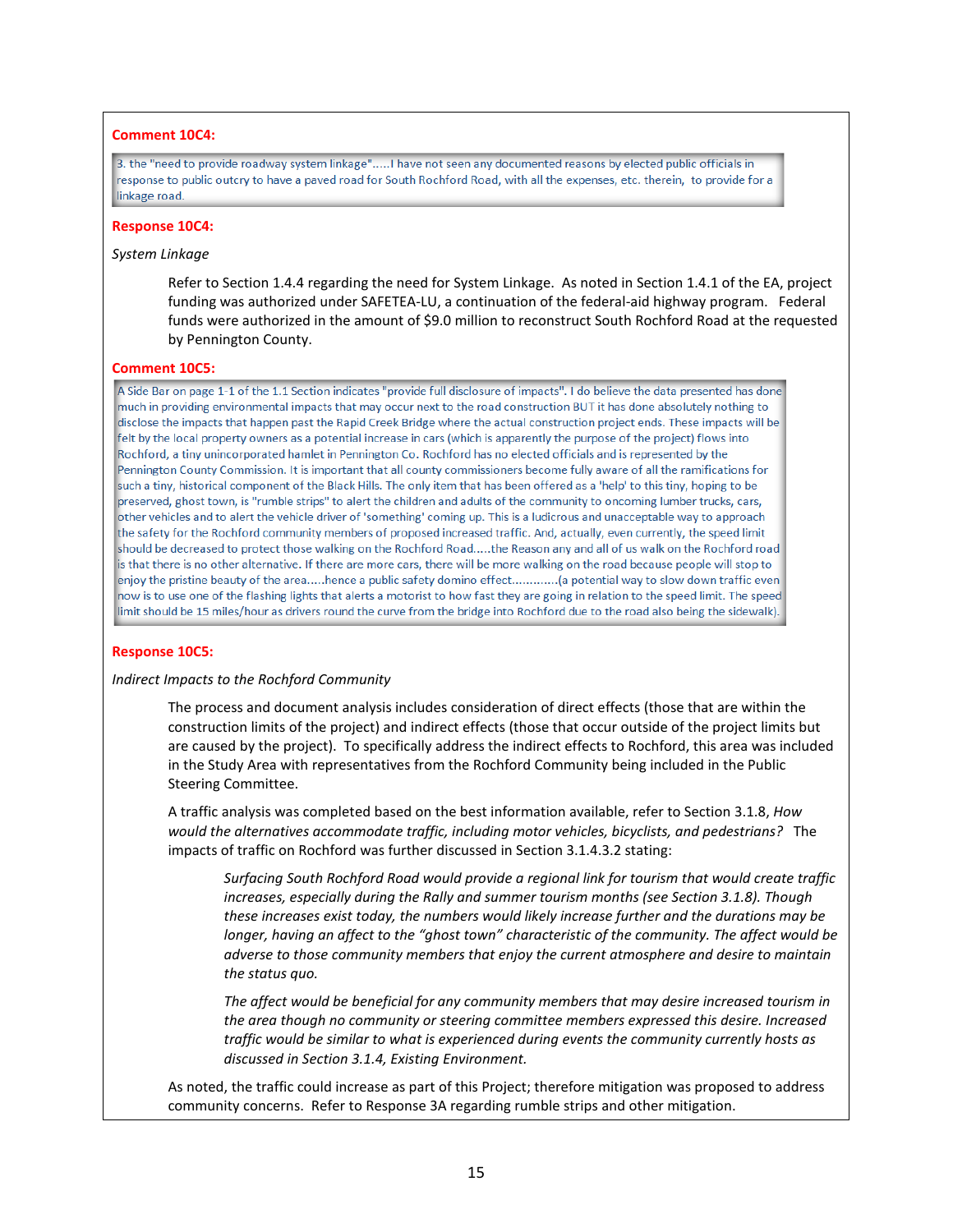#### **Comment 10C6:**

There have been comments made by the county highway dept and some others noted in this process that paving of South Rochford Road is important to motorcyclists and this, when really listened to, is a VERY subjective statement. Motorcyclists that I have specifically visited with and also observed anytime during the summer and also during the Rally, have no problem with knowing that South Rochford Road is gravel. Motorcyclists that take it serious, know how to drive the roads. And, long term motorcyclists are adamant about maintaining the integrity of the Rochford area. The real issue is the remoteness of the Rochford area for any assistance with accidents and this won't change with paving a road. It is this exact remoteness that is so vital to those that visit and love the Rochford area. It brings people to the area who appreciate the beauty of the HIIIs, which in itself is a very 'quiet' tourist area and wishes to remain in this realm. But, again, if the road is paved...It MUST include a Rochford community plan Made By Rochford Property Owners, Community Members and the County Commissioners, as our elected representatives.

#### **Response 10C6:**

#### *Motorcyclists*

Refer to Section 1.4 regarding the project purpose and need.

Reference is given to Sections 1.2 and 1.4.4 and 3.14 of the EA. This route is currently and will remain a public roadway open to both local and tourist traffic. Reference is given to Section 3.1.4.3.2 of the EA for a discussion on direct and indirect effects to the community's character and cohesion. Refer to response 10C5.

#### **Comment 10C7:**

Section 1.4.1.2......I don't necessarily know a lot about frost heaves, although as a previous county commissioner myself, I do know that paved roads may also have issues and would encourage that to be very much considered if the road is paved. Any pot hole can be dangerous.

#### **Response 10C7:**

Refer to Response 11A.

#### **Comment 10C8:**

Section 1.4.4.....last paragraph appears to indicate that the current road is not an all weather road. It does appear to me that the gravel road coming into Rochford from Rapid City is gravel and is all winter/weather long.

#### **Response 10C8:**

An "all-weather surface roadway" is defined in Section 1.4 as roadway that "consists of a product such as cement or asphalt." A gravel roadway is not considered an all-weather surfaced roadway.

#### **Comment 10C9:**

Section 2.2.1....It is noted that an FHWA project requires "Be usable and be a reasonable expenditure of public funds even if no additional transportation improvements in the area are made". It could be a stretch to call this a reasonable use of federal funds given the dollar amount and that upkeep of the road may entail as much county funding as the gravel road?

### **Response 10C9:**

The section referenced is a discussion of establishing the logical termini and independent utility for the project. For the project to have independent utility, the improvements are stand-alone, without forcing other improvements which may have impacts. Also noted in Section 2.2.1, the Project Area was extended to Rochford to consider whether the roadway improvements would affect the community and extended south to the main intersection with Deerfield Road.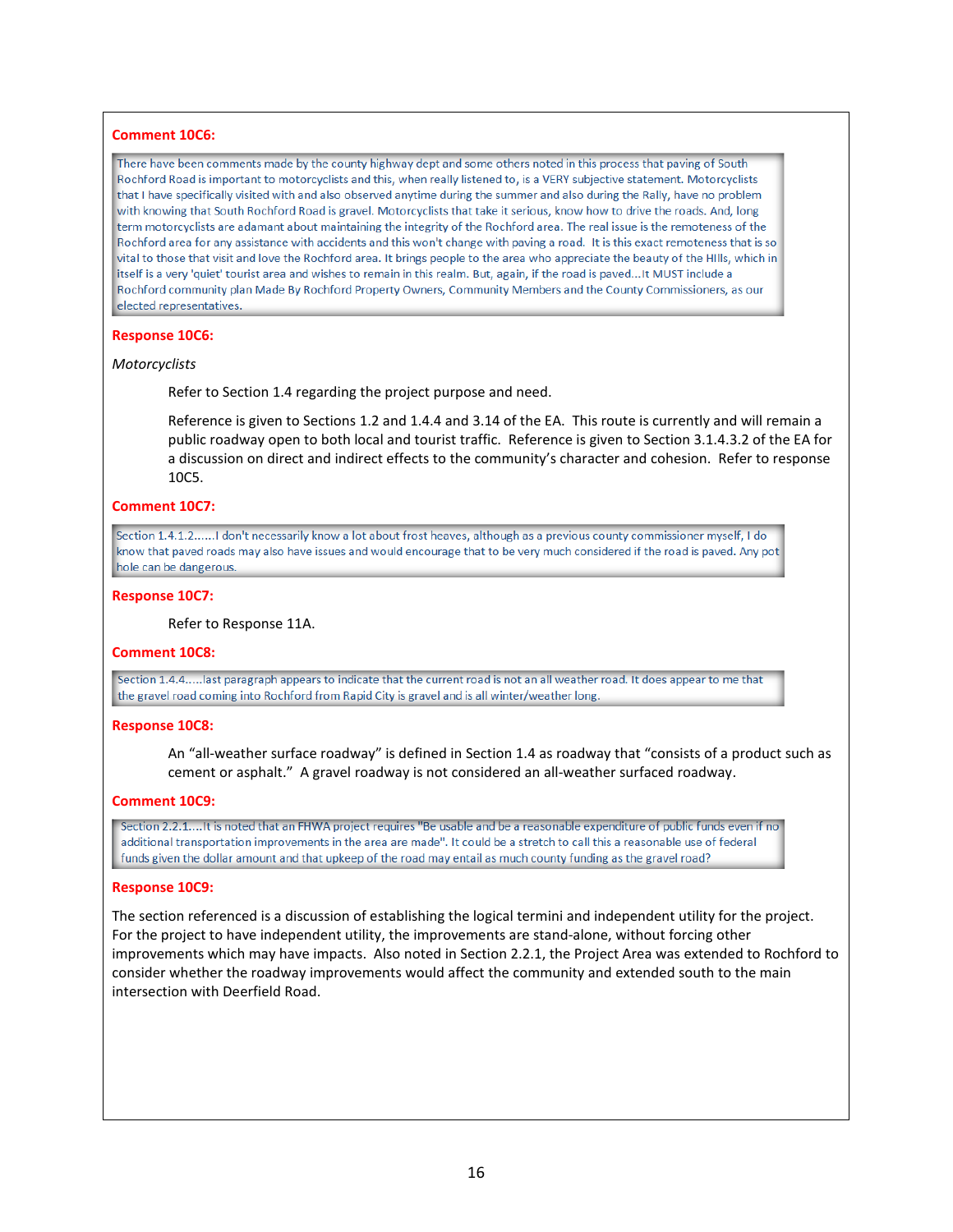### **Comment 10C10:**

Again, if paving South Rochford road is proven as a good idea with documented cost facts (gravel maintenance vs. paved maintenance including cost of building the road) and documented not with just the currently noted narratives, then that may be a good thing......BUT, lets be sure there is a plan for the unintended consequences that will Absolutely happen for the Rochford Community.

Thank you for your consideration of my comments. And, thank you to everyone who has worked on this Environmental Assessment and Evaluation over the past several years.

Property owner and year round cabin/home owner....

and speaking for my family of 4 children, 6 grandchildren 3 great grandchildren and my 6 siblings who have property ownership and ties to Rochford for over 70 years. As a family we became a part of the Rochford community in the 1940s when my grandfather bought our first Rochford cabin property. He and several other local Rochford citizens were instrumental in the 1970s in assisting Rochford to become a townsite and several locals to have deeded property.

P.S.....when will the South Rochford Road new bridge over Rapid Creek be accomplished? It had been pulled out of the South Rochford Road project so it could be completed by 2016. It now appears to not be on the radar for this year? Is there another Steering Committee meeting planned?........

### **Response 10C10:**

*Rochford Road Bridge construction*

Refer to Response 7B.

*Plan for Steering Committee Meeting*

Final Steering Committee meeting was held 6/15/2016.

As a long term member of the Rochford community via all season visits, a granddaughter of Roy Armstrong who bought our original Rochford family/hunting cabin in ~1945 and who later assisted in Rochford becoming a town site, and as a current property owner on 4 contiguous lots on the west edge of the Rochford that are highly impacted by drive by traffic, I respectively submit my comments about the South Rochford Road (SRR) project. Admittedly, I am not only a Rochford landowner but also a former Brookings County Commission, a school board member and a legislator from District 7 and, in trying to review all aspects of this project. I try to keep the importance of public policy and future improvements in my comments. It is not always easy to gather adequate data and questions/concerns from the public about public projects. I do sincerely appreciate the opportunity this project provides to send you my concerns and challenges with the Rochford Road Project.

1. I have not seen or heard any input from city leaders in Hill City or Deadwood/ Lead at the 2 public meetings I have attended nor read their comments, as yet, in the project and meetings notes. In visiting with residents and visitors around and in Rochford, no one has indicated a desire for Rochford to be a thoroughfare for/from Hill City/Deerfield to Lead/Deadwood. It is inappropriate for Rochford, a long term and well respected ghost town, to be changed forever by using it as a thoroughfare for more traffic. There are already payed roads to these larger towns and Rochford businesses have not indicated any desire for economic outside of existing business already available in the unincorporated townsite. Once travelers reach Rochford from SRR, there is still another gravel road that goes to Rapid City. A 'loop' as such for the Sturgis Rally, if that is an acceptable reason for a multi million dollar road, still puts Rochford at a very major risk of losing its historic roots as the ghost town that it is. It is this quiet unincorporated, ghost town 'flavor of Rochford' that visitors from the Michelson Trail, families, tourists, bikers, etc. so enjoy.

### **Comment 11C:**

**Response 11C:** Comment noted.

### **Comment 11C1:**

#### **Response 11C1:**

Reference Section 1.2 regarding the Project purpose and need.

Reference Section 1.4.4 System Linkage.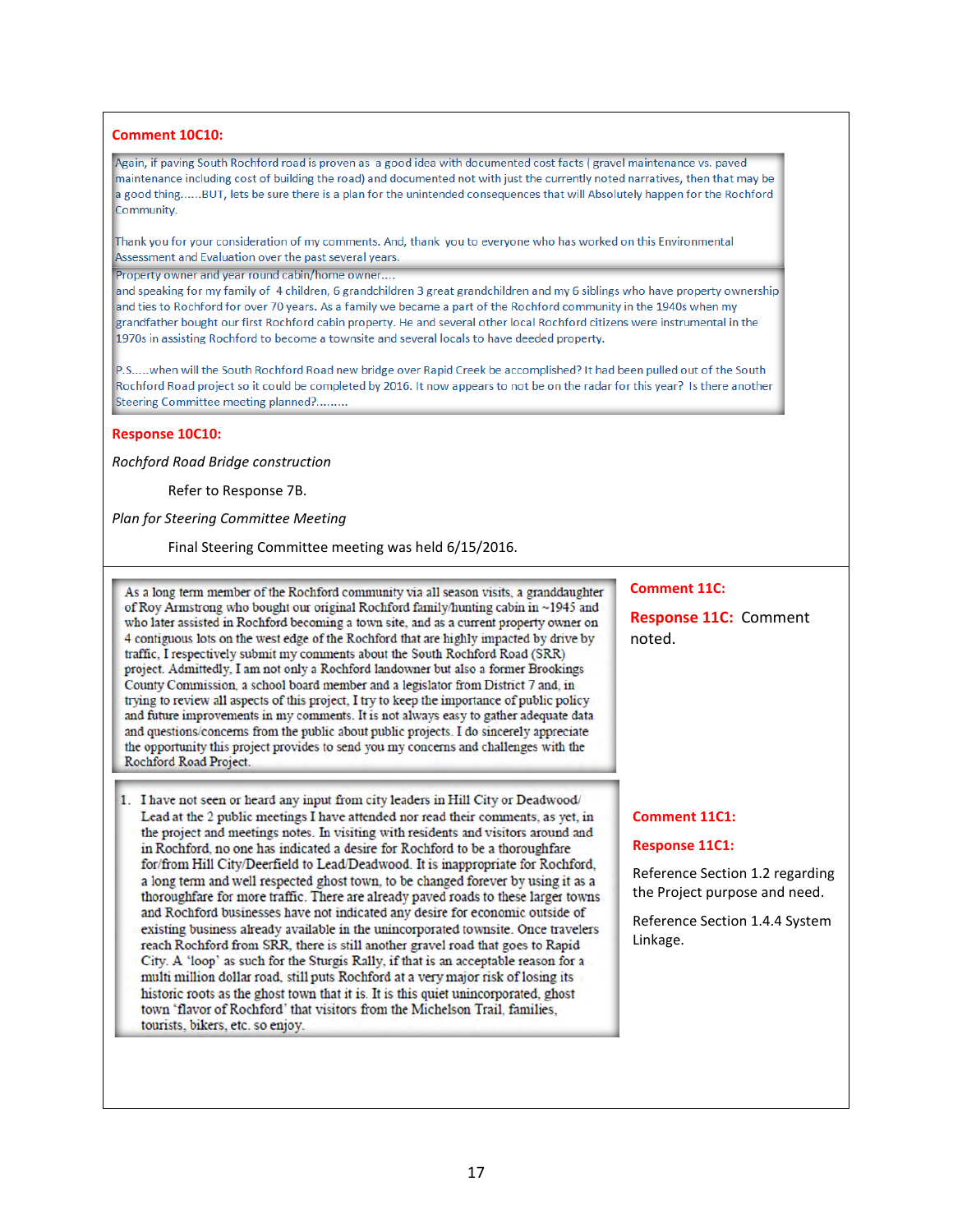| 2. I have not seen current, substantiated costs of maintaining South Rochford Road<br>as a well maintained gravel road. I have always found it important to have current,<br>substantiated, costs and suggest the project obtain current and auditable costs<br>from the county, with independent DOT assistance, that provide costs to maintain<br>South Rochford road in the way that the county used to maintain it.<br>From comments at the public meetings, it appears SSR maintenance was<br>downgraded at about the same time that this project came on the radar.<br>Rightfully so, it appears that the residents of the SRR area favor much improved<br>dust control of this gravel road. This is a reaction that we all have. It has been<br>noted at the public meetings that dust control was better in the past when the<br>county maintained the road adequately for dust. It is unclear why this didn't<br>continue | <b>Comment 11C2:</b><br><b>Response 11C2:</b><br>Refer to Response 10C2.                                                                                                                           |
|------------------------------------------------------------------------------------------------------------------------------------------------------------------------------------------------------------------------------------------------------------------------------------------------------------------------------------------------------------------------------------------------------------------------------------------------------------------------------------------------------------------------------------------------------------------------------------------------------------------------------------------------------------------------------------------------------------------------------------------------------------------------------------------------------------------------------------------------------------------------------------------------------------------------------------|----------------------------------------------------------------------------------------------------------------------------------------------------------------------------------------------------|
| 3. I have been at 2 public meetings. Sometimes it appears that building the paved<br>road is the only thing being considered and not considering the no build option or<br>comparing costs of the 2 build alternatives to how the road was maintained prior<br>to the SRR project. The costs of patrolling, upkeep of the paved road, frost heaves<br>of a paved road, impact on Rochford and other costs could be part of the<br>discussion and graphed along side the costs of excellent maintenance of a gravel<br>road.<br>Dust and the upgrading of the curves that are a winter problem near the Rochford<br>bridge are the 2 problems that I have heard at the meetings and in talking with<br>Rochford area residents.                                                                                                                                                                                                     | Comment 11C3:<br><b>Response 11C3:</b><br>Reference Section 1.4.1 and<br>Figure 1-3 for historical<br>maintenance costs of gravel<br>verses all-weather surfaced<br>roadways in Pennington County. |
| 4. The area of the SRR project that I have heard area landowners discuss at meetings<br>and in person as a big problem is: wintertime and the curves just before the<br>Rochford bridge. And, in listening at the meetings, I am not convinced that either<br>build alternative adequately addresses this verbalized concern by landowners in<br>the area. It appears an adequate solution to this winter time problem is largely in<br>the hands of the county and outside of this project.                                                                                                                                                                                                                                                                                                                                                                                                                                       | <b>Comment 11C4:</b><br><b>Response 11C4:</b><br>Refer to response 11C3.                                                                                                                           |
| 5. There hasn't been any discussion at public meetings and no qualitative or<br>quantitative studies on what increased traffic, if this road increases traffic, will do to<br>the unincorporated Rochford town site or the impact upon the safety of the residents<br>therein.<br>The Rochford town site effect is listed as a component of the project and has not been<br>adequately or measurably addressed. I would suggest much more research on the<br>short and long term effects to Rochford and that it become an important, researchable<br>topic.                                                                                                                                                                                                                                                                                                                                                                       | <b>Comment 11C5:</b><br><b>Response 11C5:</b><br>Refer to response 10C5.                                                                                                                           |
|                                                                                                                                                                                                                                                                                                                                                                                                                                                                                                                                                                                                                                                                                                                                                                                                                                                                                                                                    | <b>Comment 11C6:</b>                                                                                                                                                                               |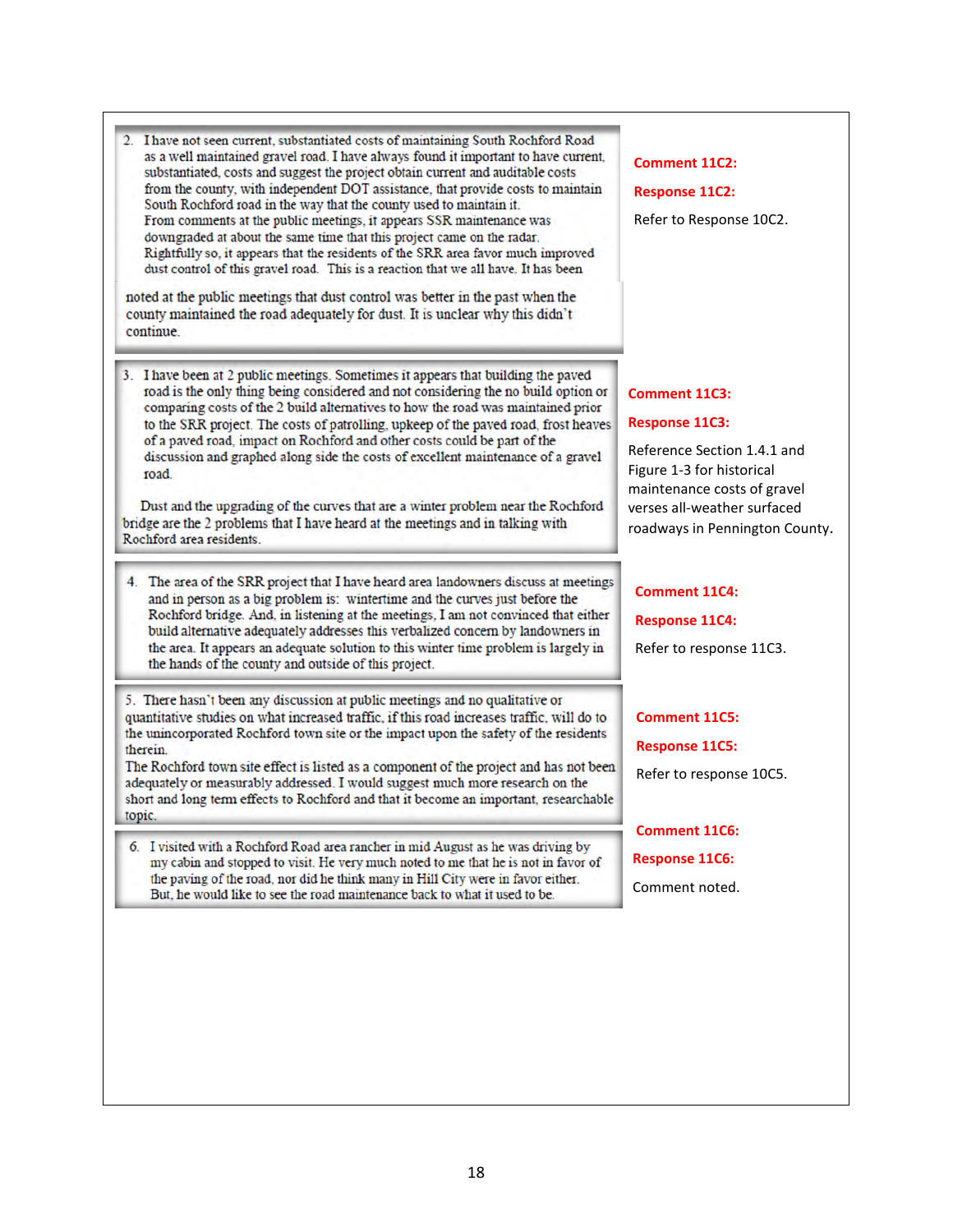| The traffic/road safety of my family including 4 grown children, 6 grandchildren<br>and 3 great grandchildren, as well as extended family and friends is a very big<br>concern for me in the family cabins. There are no sidewalks, guard rails, etc. as<br>cars drive around from the SRR bridge into Rochford. The landscape of the area<br>has not allowed for this nor am I asking to have the landscape changed in any<br>way. A fact is that all my family property is directly alongside the road and<br>family members, friends and members of the Rochford community walk along<br>the road on a daily basis and several times during the day. It is currently and can<br>be an even bigger safety risk with traffic, much less with more traffic. And,<br>widening the road, adding sidewalks and all the 'usual' ways of improving safety<br>are very limited given Rapid Creek on one side and my extended property lines<br>on the other side of the existing roadway. | <b>Comment 11C7:</b><br><b>Response 11C7:</b><br>Refer to Response 3A.<br><b>Comment 11C8:</b><br><b>Response 11C8:</b><br>The project terminates at the<br>Rapid Creek Bridge. No<br>roadway work within the<br>community of Rochford is<br>considered as part of this<br>action.<br><b>Comment 11C9:</b><br><b>Response 11C8:</b><br>Comment noted. |
|-------------------------------------------------------------------------------------------------------------------------------------------------------------------------------------------------------------------------------------------------------------------------------------------------------------------------------------------------------------------------------------------------------------------------------------------------------------------------------------------------------------------------------------------------------------------------------------------------------------------------------------------------------------------------------------------------------------------------------------------------------------------------------------------------------------------------------------------------------------------------------------------------------------------------------------------------------------------------------------|-------------------------------------------------------------------------------------------------------------------------------------------------------------------------------------------------------------------------------------------------------------------------------------------------------------------------------------------------------|
| Historically, there is much to be lost in the rock wall along the Rochford creek<br>8.<br>side and along 2 of my cabins. These rock walls have been there for<br>approximately 100 years to the best of my estimation. The result of the SRR<br>project can only negatively impact these walls.<br>At this time, we have not had any information on how the county would re-do the<br>road through Rochford. My suggestion would be to have that plan discussed fully<br>as part of the SRR plan so that we know upfront how the road will change through<br>Rochford. I haven't seen any information being presented from the bridge, which<br>is where it is noted that the project 'ends', to the Rochford church and to the<br>Lawrence Co. line. I do believe that this should be discussed as part of the studies<br>of the SRR project.                                                                                                                                      |                                                                                                                                                                                                                                                                                                                                                       |
| I do want to thank all those who are in the midst of studying the SRR project<br>alternatives and thank them for the opportunity to submit my personal thoughts on<br>the project. I do hope that the outcomes of the SRR studies serve the people of the<br>SRR area well and take us into the future in the best way possible.                                                                                                                                                                                                                                                                                                                                                                                                                                                                                                                                                                                                                                                    |                                                                                                                                                                                                                                                                                                                                                       |
| As to the work on the road, we believe that the less intrusive approach of simply<br>upgrading the road along the existing right of way is the preferred approach over<br>straightening, widening and fully paving the road. Under your plan, we understand that it is<br>the less intrusive method that you are planning to follow. We are in the process of<br>reintroducing buffalo to Pe Sla, so we recommend that the project include warning signs for<br>buffalo and buffalo grates at the entrances and exits to the main areas of the property including<br>the ranch house site.                                                                                                                                                                                                                                                                                                                                                                                          | <b>Comment</b><br>12C1:                                                                                                                                                                                                                                                                                                                               |

# **Response 12C1:**

### *Preferred Alternative*

Section 2.2.2.2, states that Preferred Alternative 1 includes all-weather surfacing of the existing South Rochford Road, with horizontal and vertical curve changes mainly within the existing ROW along with improvements to drainage in select locations.

The roadway will include some type of finished surface under this alternative. There will be minor amounts of ROW acquisition under the preferred alternative.

*Buffalo Signs*

The need for signing and fencing of ROW will be considered during final design.

### *Buffalo Grates*

Inclusion of grates at private residences will be discussed as part of any ROW agreements.